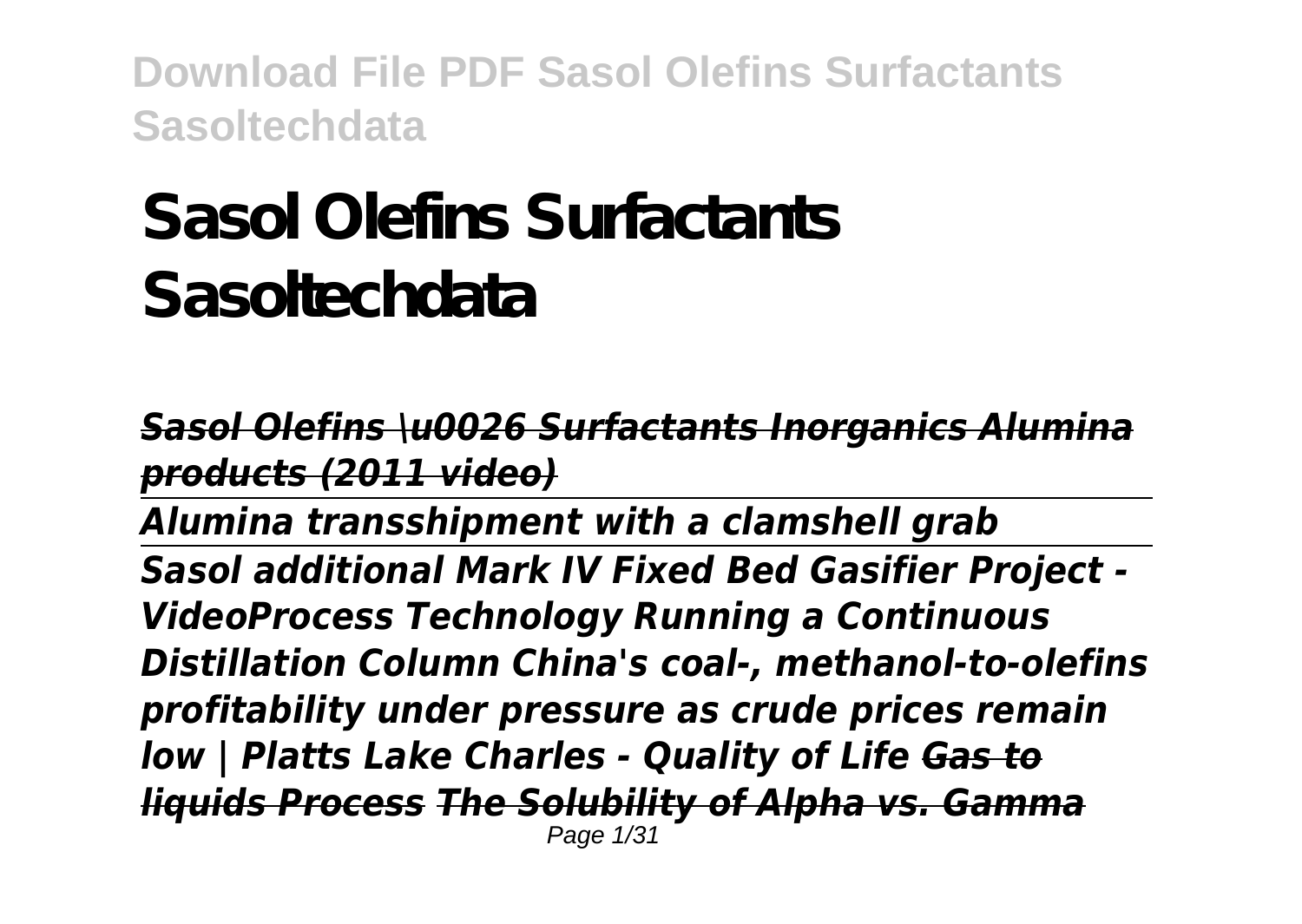#### *Alumina : Chem Class Sasol - Operational and Infrastructure Services Sasol Technology introduces the 17th Reformer Plant - Video*

*Sasol Olefins Surfactants Sasoltechdata Sasol Olefins & Surfactants. 2 3 1. General Remarks 3 2. Product Description 4–5 2.1 Oxo Alcohol Base 4 2.2 Preparation of the Ethoxylates 4 2.3 Purity 5 2.4 Nomenclature 5 3. Product Range 6 4. Technical Data 7–13 4.1 Viscosities 7 4.2 Solubilities, Gel Formation with Water 8 4.3 Cloud Points 9 4.4 Surface Activity 10 4.5 HLB Values 11 4.6 Solidification Points 11 4.7 Technical Data of ...*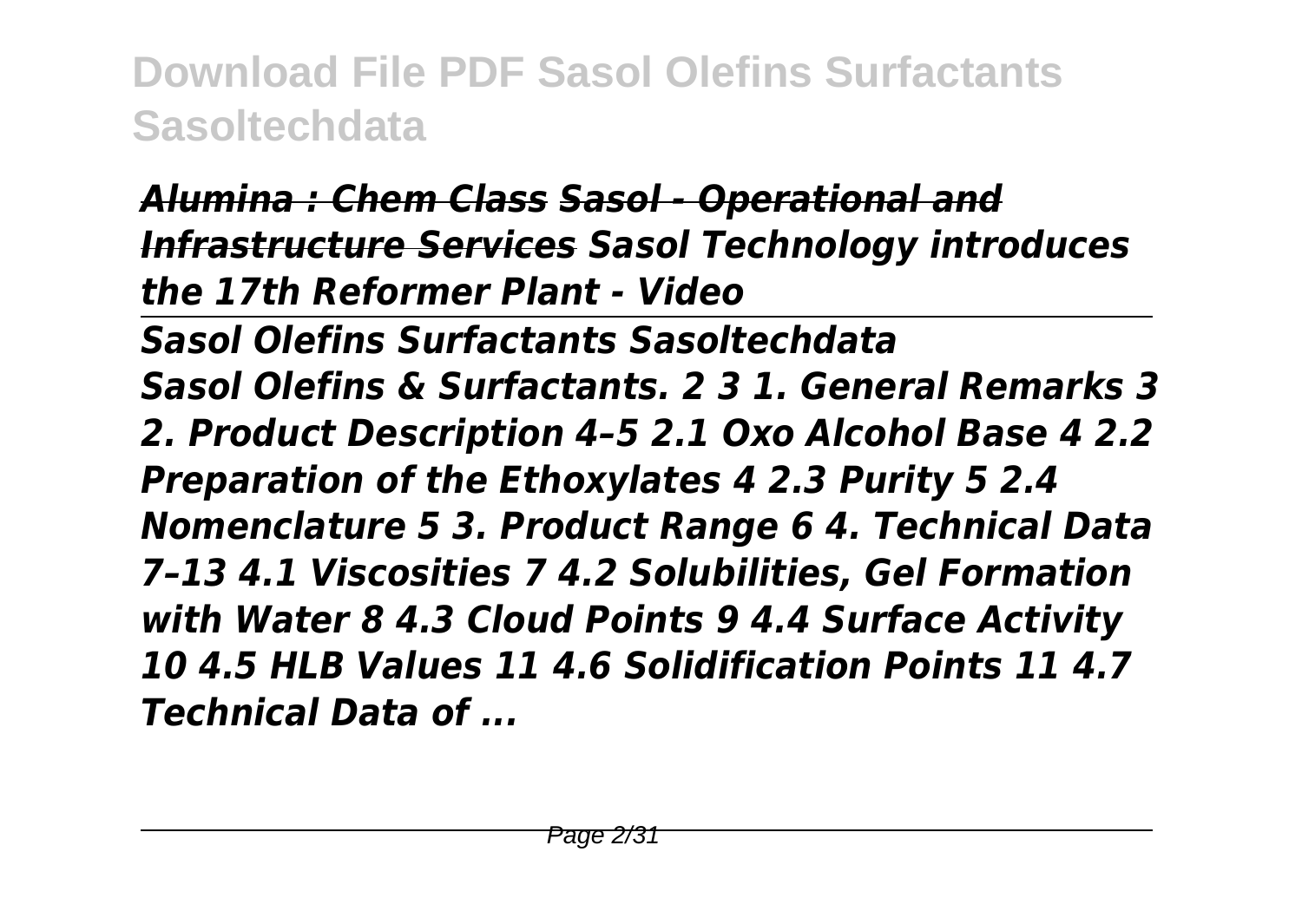*Sasol Olefins & Surfactants - SasolTechData.com Sasol Olefins & Surfactants GmbH is a worldwide market leader of linear, even-numbered, saturated alcohols and their derivatives which are manufactured at the Sasol Brunsbüttel Plant. Our alcohols are manufactured from petrochemical and natural raw materials in different, fully independent production processes.*

*Sasol Olefins & Surfactants - sasoltechdata.com Sasol Olefins Surfactants Sasoltechdata Sasol Olefins & Surfactants 2 3 1 General Remarks 3 2 Product Description 4–5 21 Oxo Alcohol Base 4 22 Preparation* Page 3/31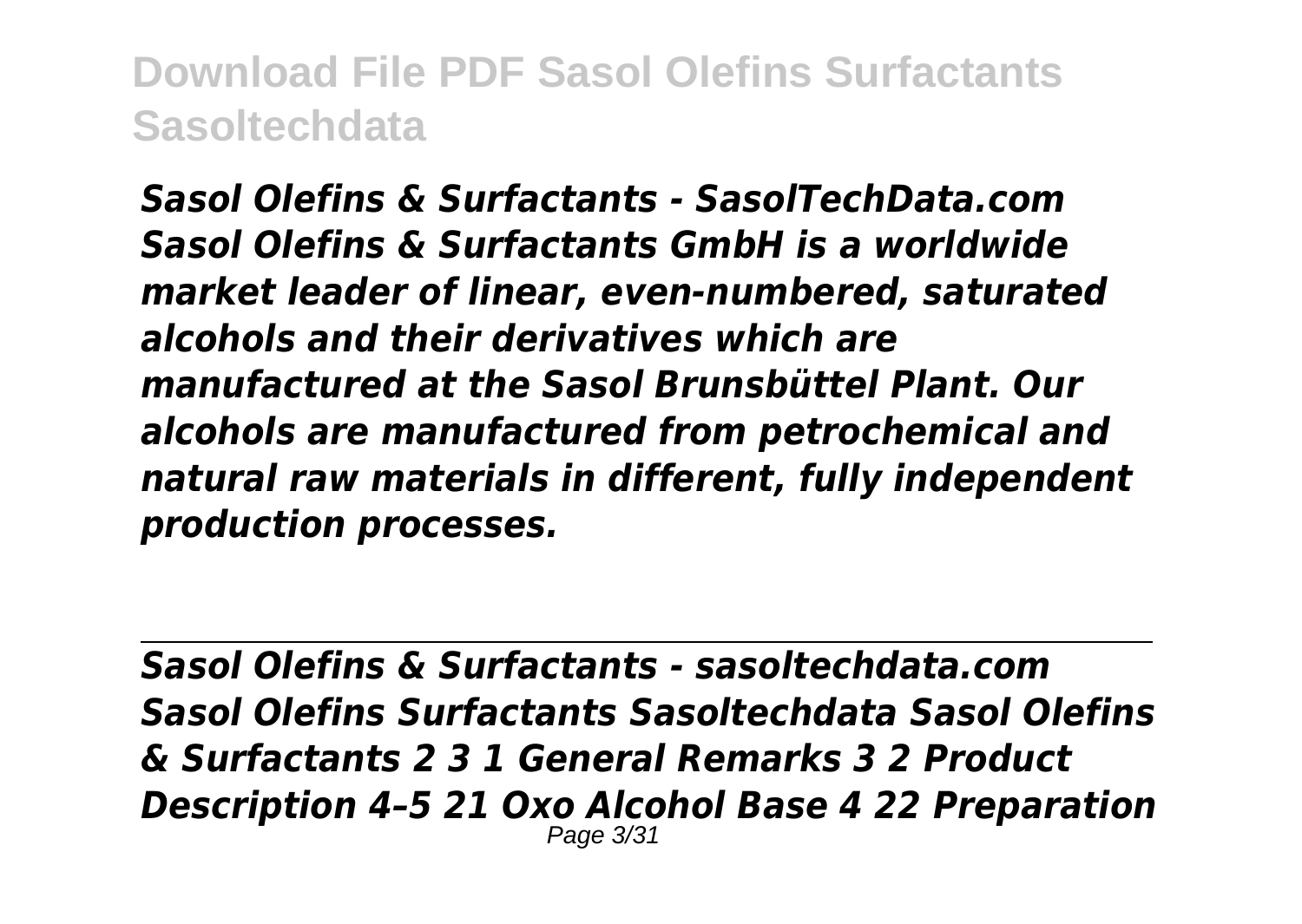*of the Ethoxylates 4 23 Purity 5 24 Nomenclature 5 3 Product Range 6 4 Technical Data 7–13 41 Viscosities 7 42 Solubilities, Gel Formation with Water 8 43 Cloud Points Sasol Olefins Surfactants Sasoltechdata - modapktown.com Get Free ...*

*Read Online Sasol Olefins Surfactants Sasoltechdata sasol-olefins-surfactants-sasoltechdata 1/6 Downloaded from elearning.ala.edu on October 27, 2020 by guest [eBooks] Sasol Olefins Surfactants Sasoltechdata Thank you completely much for downloading sasol olefins surfactants sasoltechdata.Maybe you have knowledge that,* Page 4/31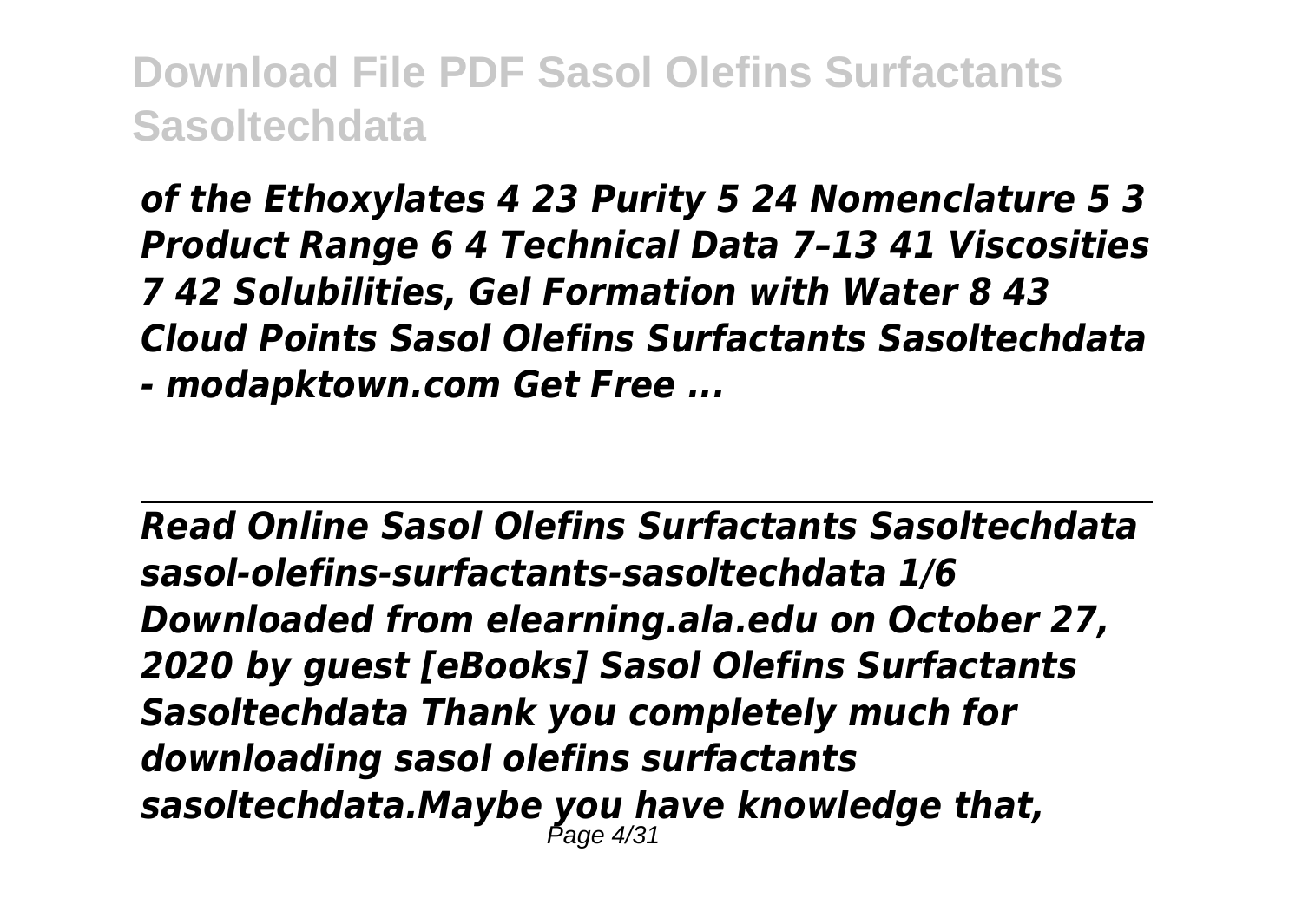*people have see numerous times for their favorite books in the same way as this sasol olefins surfactants sasoltechdata, but ...*

*Sasol Olefins Surfactants Sasoltechdata | elearning.ala Sasol Olefins Surfactants Sasoltechdata Sasol Olefins & Surfactants GmbH is a worldwide market leader of linear, even-numbered, saturated alcohols and Page 2/7. Read Free Sasol Olefins Surfactants Sasoltechdata their derivatives which are manufactured at the Sasol Brunsbüttel Plant. Our Sasol Olefins Surfactants Sasoltechdata Get Free* Page 5/31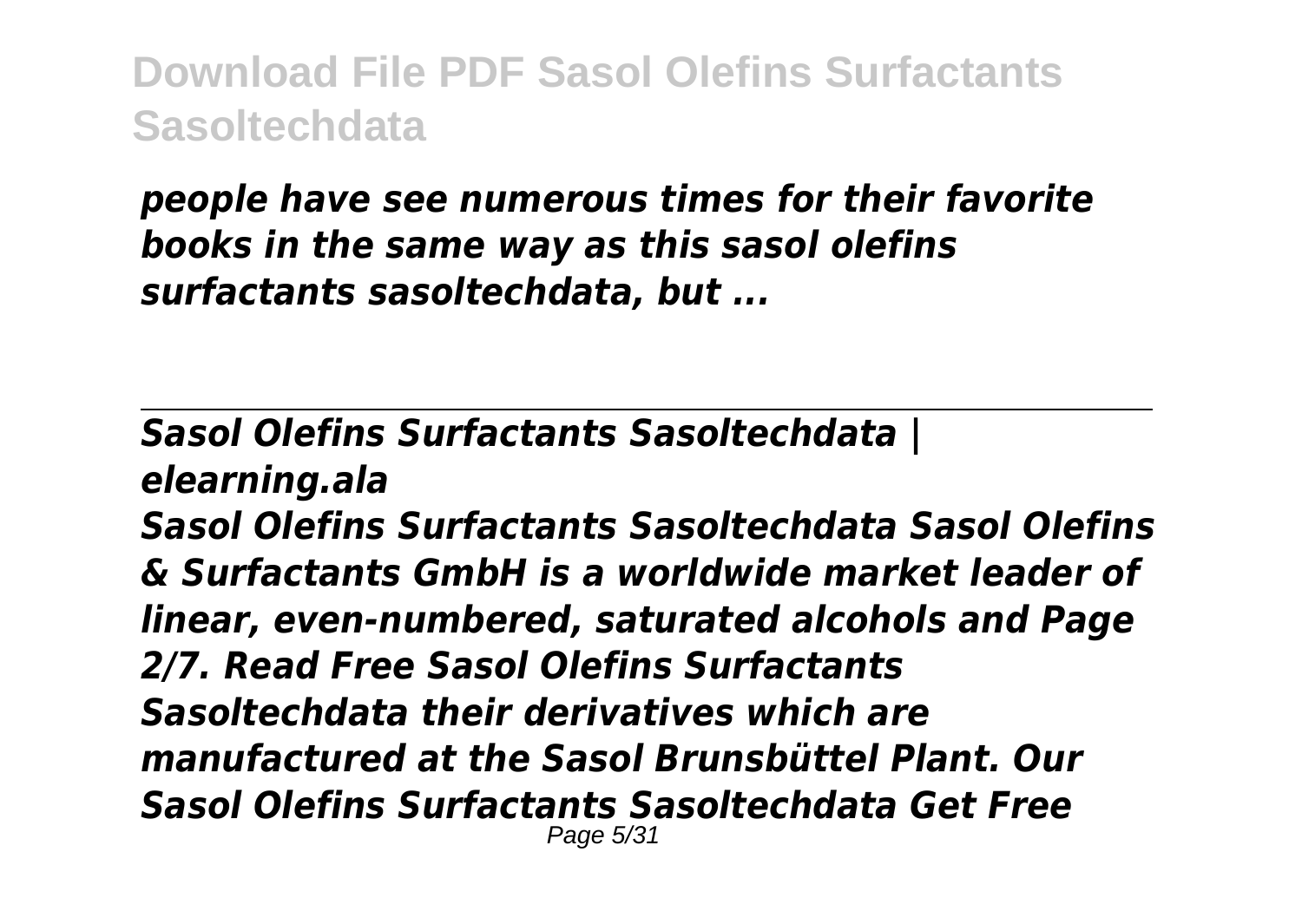#### *Sasol Olefins Surfactants Sasoltechdata lists over one ...*

*Sasol Olefins Surfactants Sasoltechdata Sasol Olefins Surfactants Sasoltechdata Sasol Olefins & Surfactants GmbH is a worldwide market leader of linear, even-numbered, saturated alcohols and Page 2/7. Read Free Sasol Olefins Surfactants Sasoltechdata their derivatives which are manufactured at the Sasol Brunsbüttel Plant. Our alcohols are manufactured from petrochemical and natural raw materials in different, fully independent*

*...*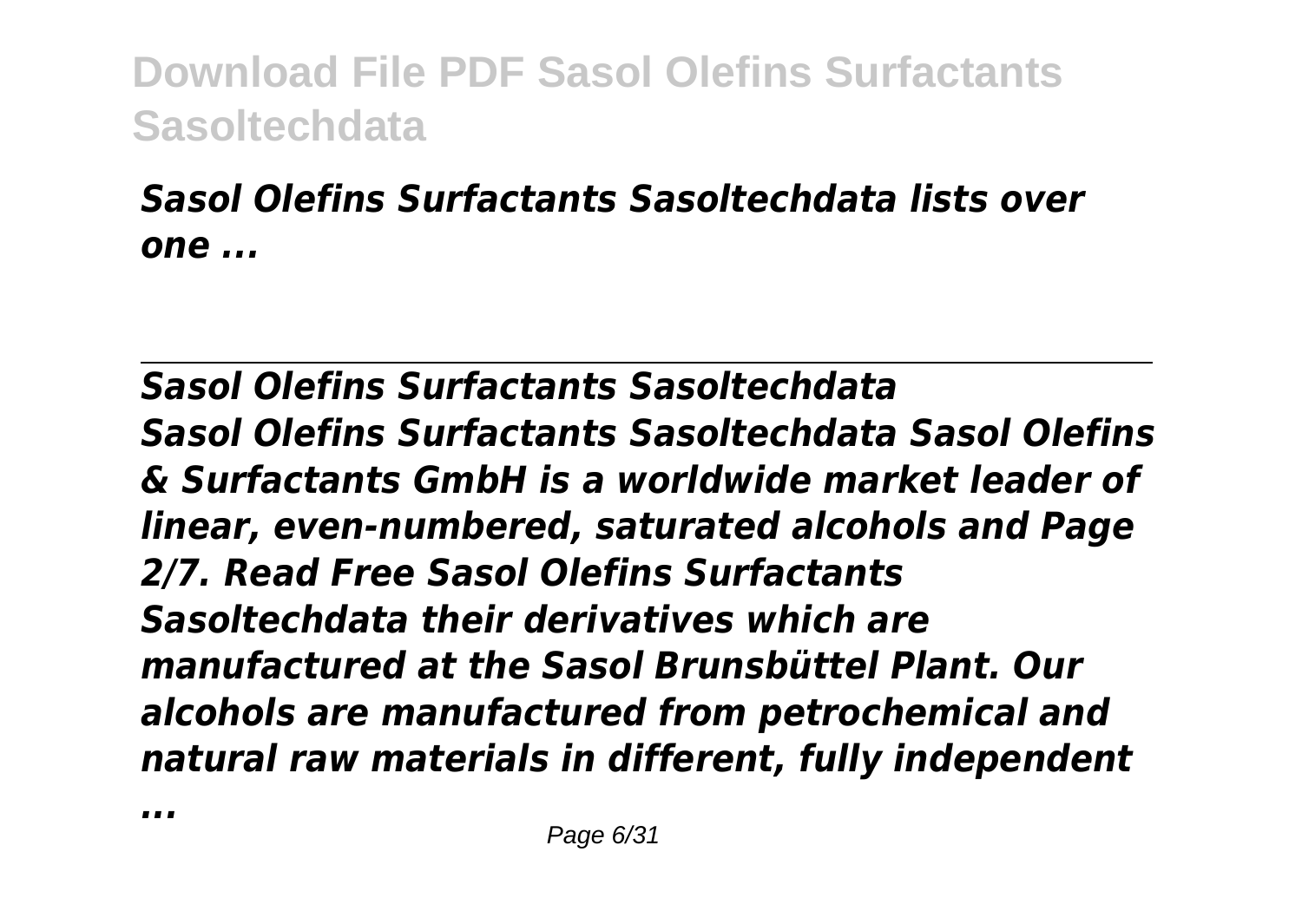*Sasol Olefins Surfactants Sasoltechdata Product Page @ www.SasolTechData.com - Sasol North America Inc. Produces Alcohol Ethoxylates, Fatty Alcohols, High Purity Aluminas, LAB, Normal Paraffins, and Solvents Products By Family Group Product Search Product Information, including MSDS & ERI Technical product information is now available online for Sasol North America's products.*

*Product Page @ www.SasolTechData.com - Sasol North America ...*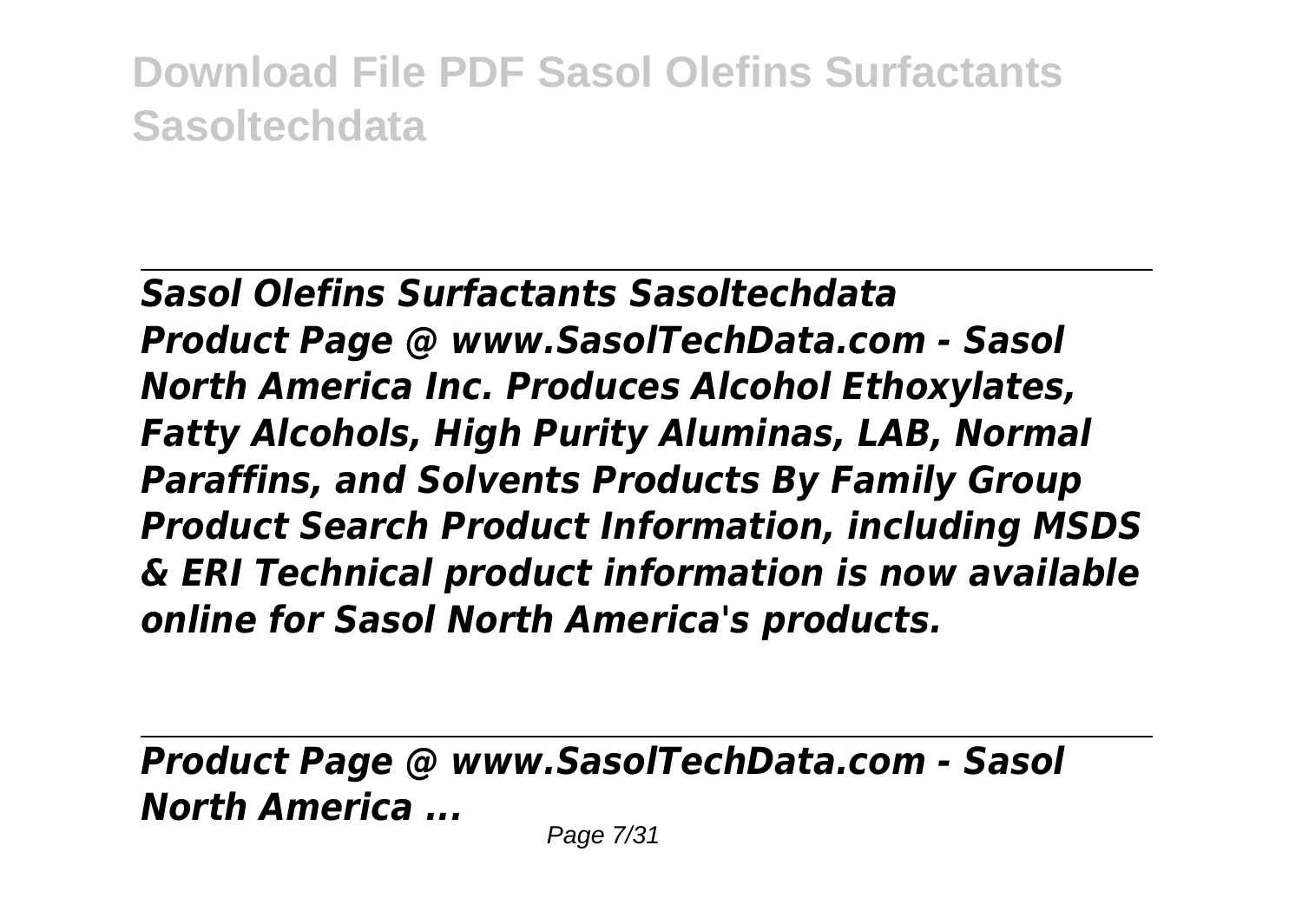*Sasol, an international integrated Chemicals and Energy Company is a leading supplier of Surfactants Nonionic with a wide range of Alcohol Ethoxylates,Nonylphenol Ethoxylates, and Other Nonionics and Blends products. Sasol's Surfactants Nonionic are supplied into multiple industries and application areas.*

*Surfactants Nonionic - Sasol Sasol's MARLIPAL® O13 Alcohol is based on a C12-olefin, which is prepared by the trimerization of n-butene. In contrast to an isotridecyl alcohol produced with other starting materials, MARLIPAL®* Page 8/31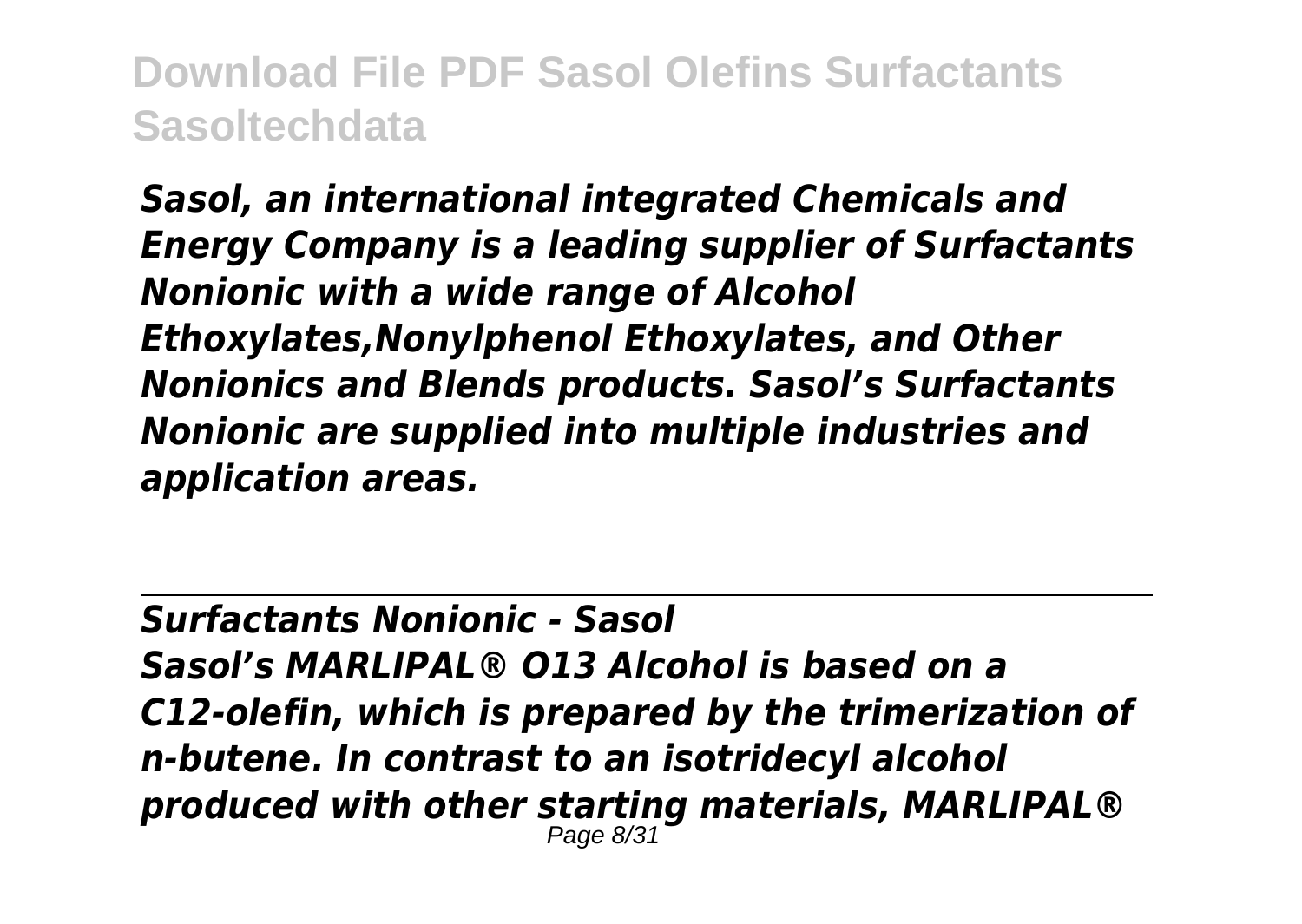#### *O13 Alcohol is 100% C13 alcohol and has a unique, significantly milder odor. Oxo-Alcohols – LIAL®, ISALCHEM®, ALCHEM® Alcohol*

*Sasol's Alcohol Portfolio - sasoltechdata.com Sasol Limited is an integrated energy and chemical company based in Sandton, South Africa. The company was formed in 1950 in Sasolburg, South Africa.*

*Sasol | Global integrated chemicals and energy company* Page  $9/31$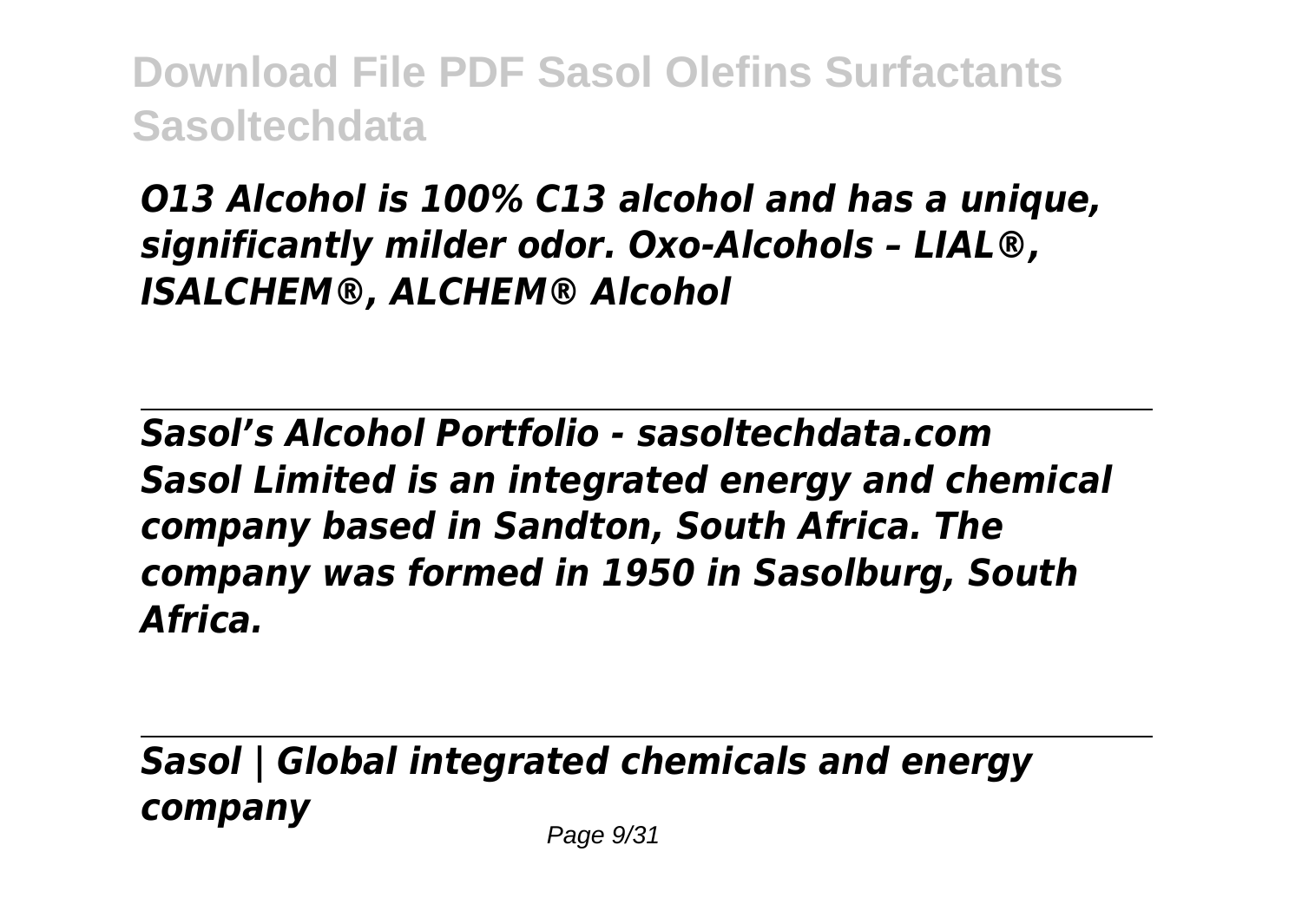*Sasol Place 50 Katherine Street Sandton South Africa 2196. Postal Address: PO Box 5486 Johannesburg South Africa. Investor Relations. Head Office. Telephone: +27(0) 10 344 5000 Fax: +27(0) 11 788 5092. South African Retail Queries. Telephone: +27(0) 860 335 444 E-mail: sasolqueries&enquiries@sasol.com. Investor relations . Telephone: +27(0) 10 344 9280 E-mail: investor.relations@sasol.com ...*

*Products | Sasol Acces PDF Sasol Olefins Surfactants Sasoltechdata Sasol Olefins Surfactants Sasoltechdata When* Page 10/31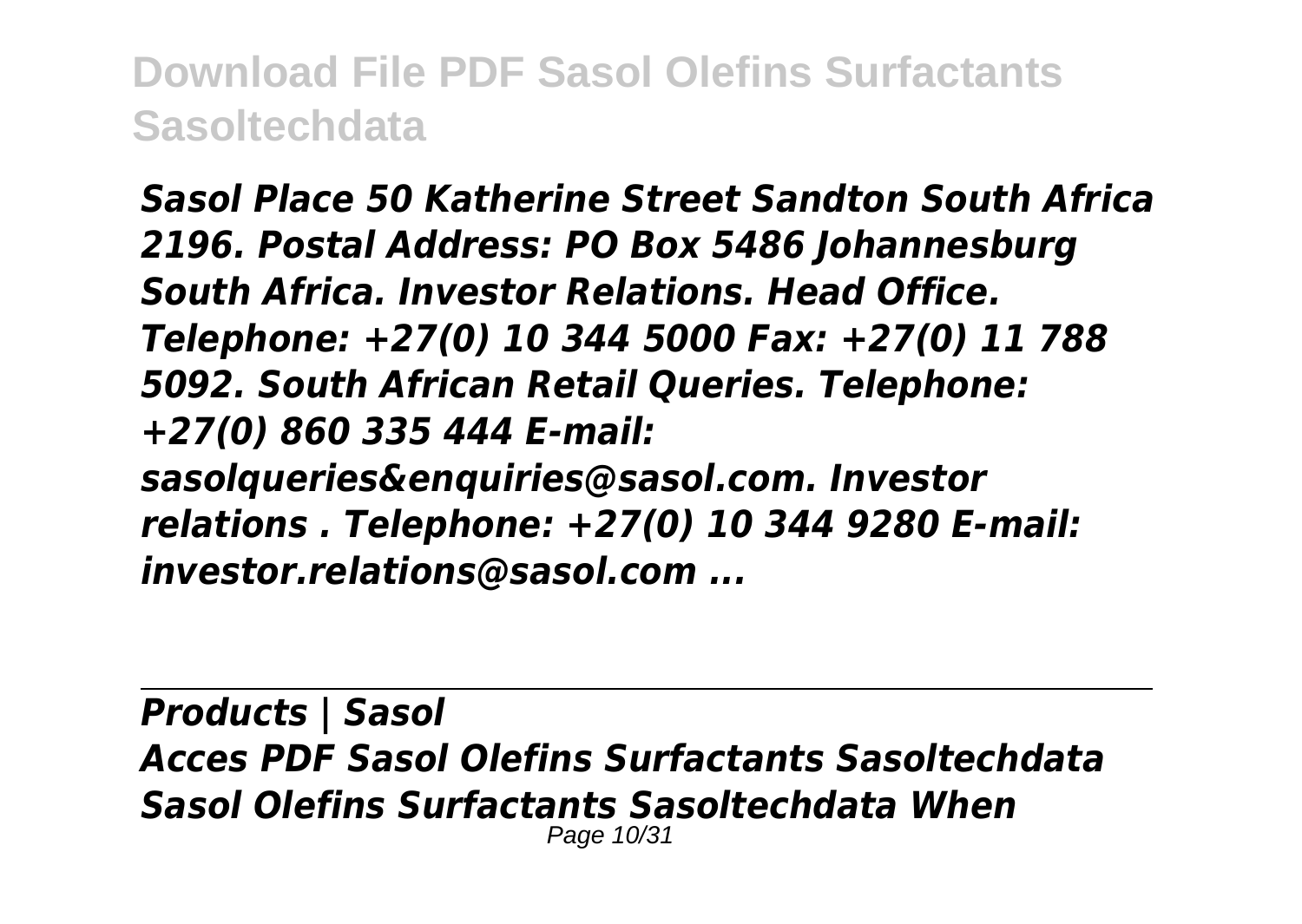*somebody should go to the ebook stores, search foundation by shop, shelf by shelf, it is in reality problematic. This is why we allow the book compilations in this website. It will unquestionably ease you to look guide sasol olefins surfactants sasoltechdata as you such as. By searching the title*

*...*

*Sasol Olefins Surfactants Sasoltechdata Sasol Olefins & Surfactants is a prominent global supplier of alcohols with a total capacity in excess of 600,000 metric tonnes per annum, and manufacturing plants in Europe, the United States,* Page 11/31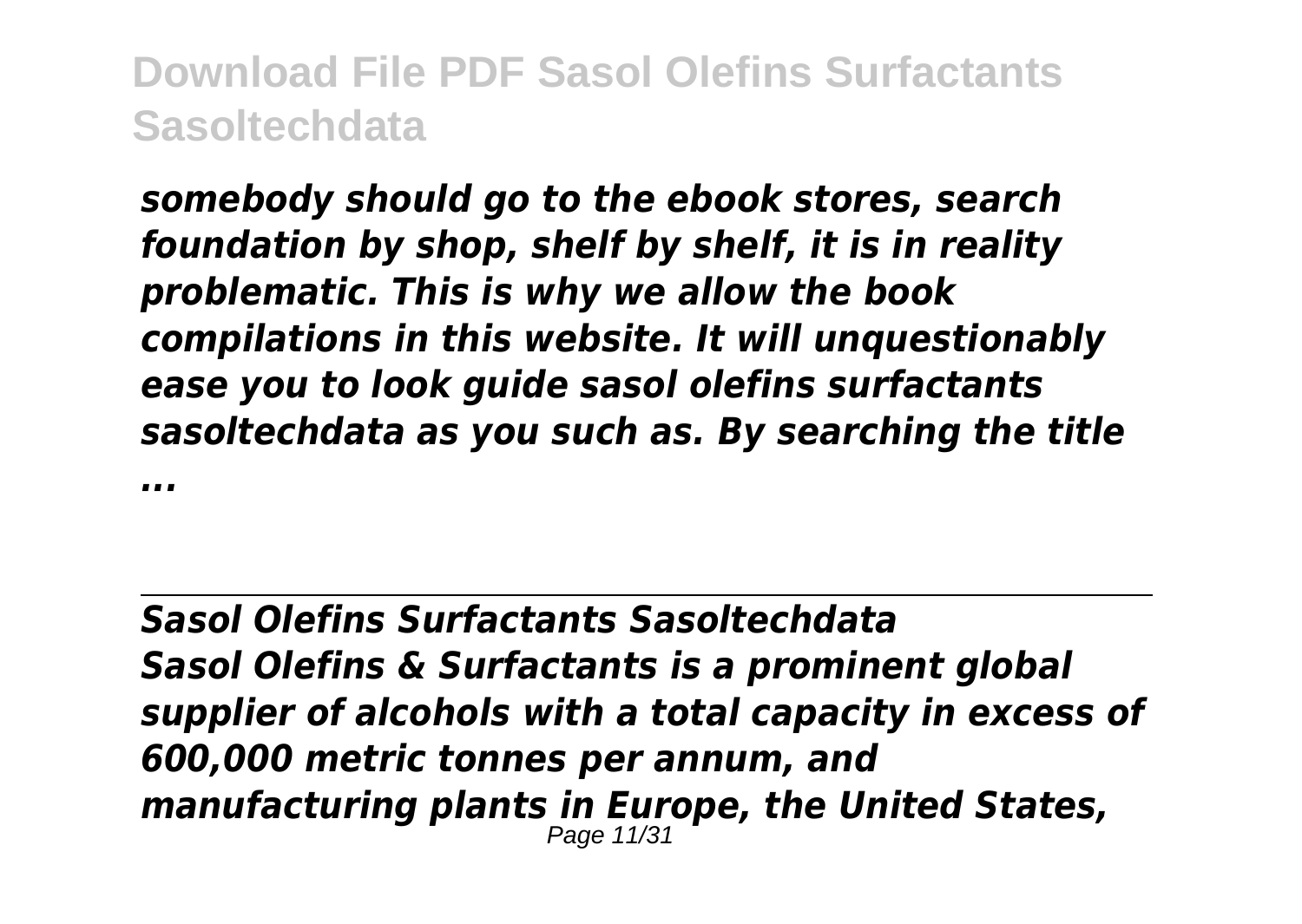*South Africa and China.*

*Sasol Olefins & Surfactants optimizes alcohol production ...*

*Surfactants, surfactant intermediates, fatty alcohols, linear alkyl benzene (LAB), short-chain linear alpha olefins, mineral oil-based and synthetic paraffin waxes, high-purity and ultra-high-purity alumina as well as high-quality carbon solutions form the basis of our key product range.*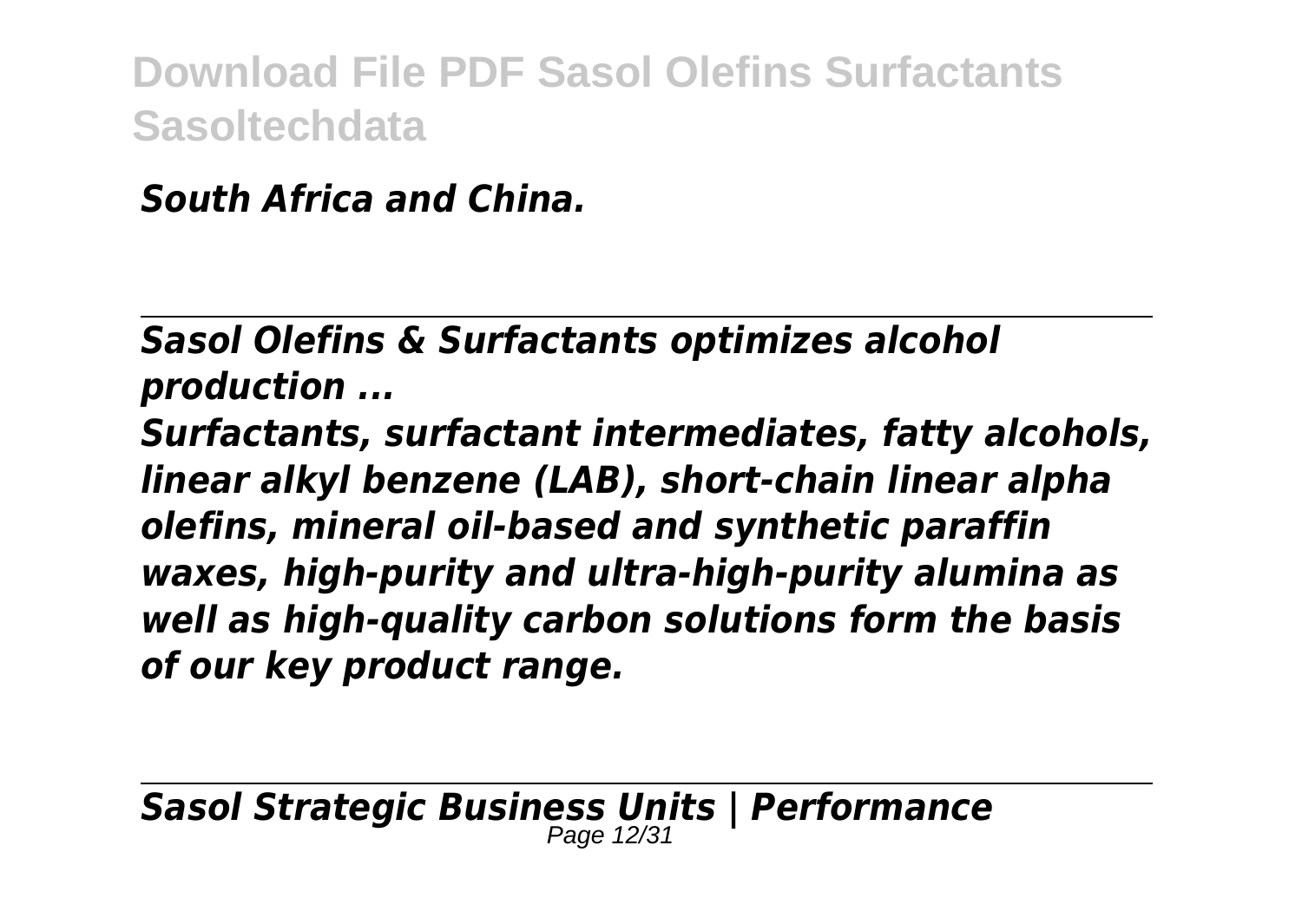#### *Chemicals*

*Sasol commences Olefins & Surfactants (O&S) restructuring by consolidating its linear alkyl benzene (LAB) production plants and closing of its head office in Bad Homburg, Germany.*

*Sasol commences Olefins & Surfactants (O&S) restructuring ...*

*Through proprietary technologies and processes the main products Sasol produce are fuel components, chemical components and co-products. From these main products and further value-adding processes we deliver diesel, petrol (gasoline), naphtha,* Page 13/31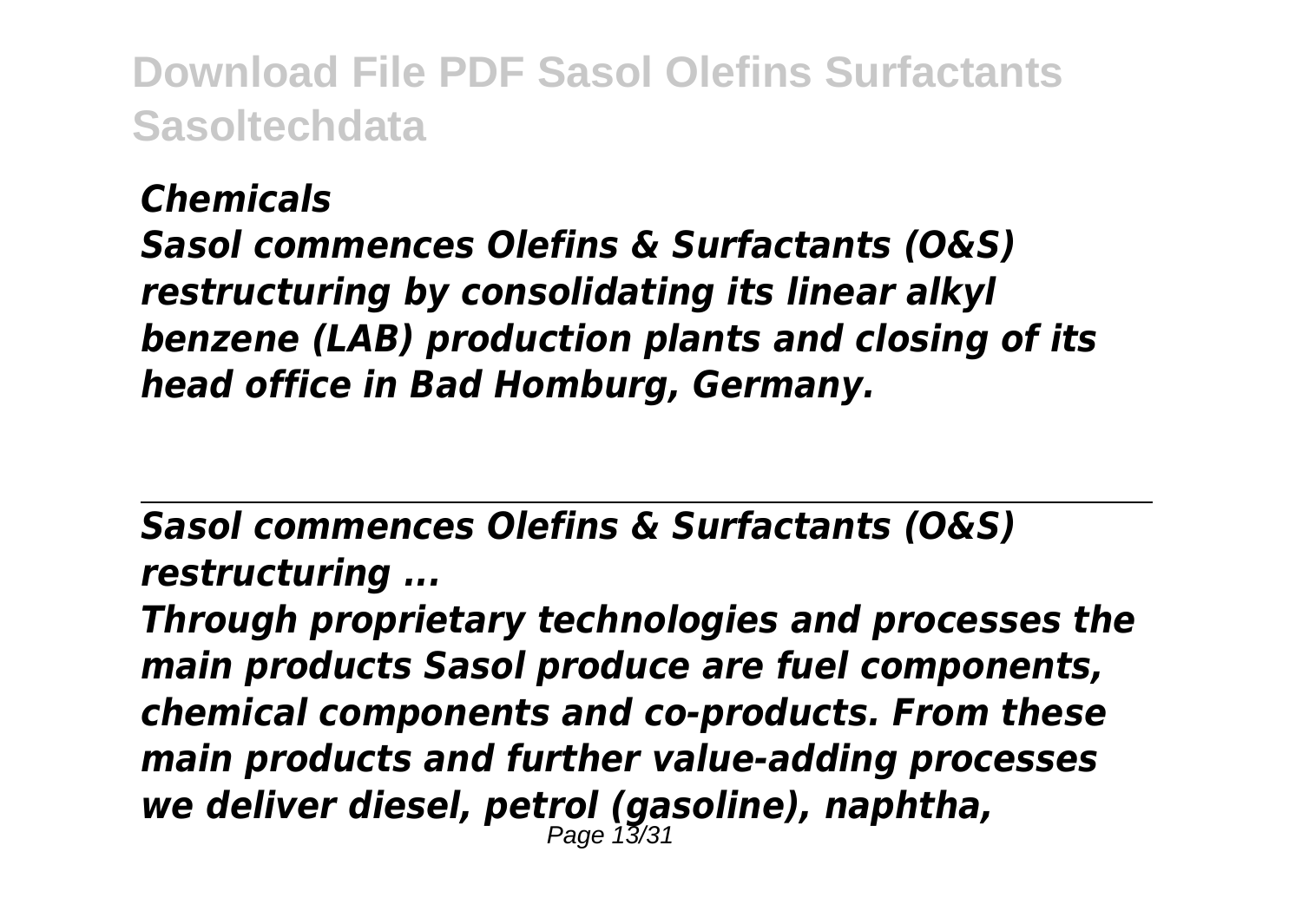*kerosene (jet fuel), liquid petroleum gas (LPG), olefins, alcohols, polymers, solvents, surfactants, comonomers, ammonia, methanol, crude tar acids ...*

*Sasol Products - Fuels and Oils, Chemicals and Gas Our key products include surfactants, surfactant intermediates, fatty alcohols, linear alkyl benzene (LAB), short-chain linear alpha olefins, ethylene, petrolatum, paraffin waxes, synthetic waxes, cresylic acids, high-quality carbon solutions as well as highpurity and ultra-high-purity alumina.*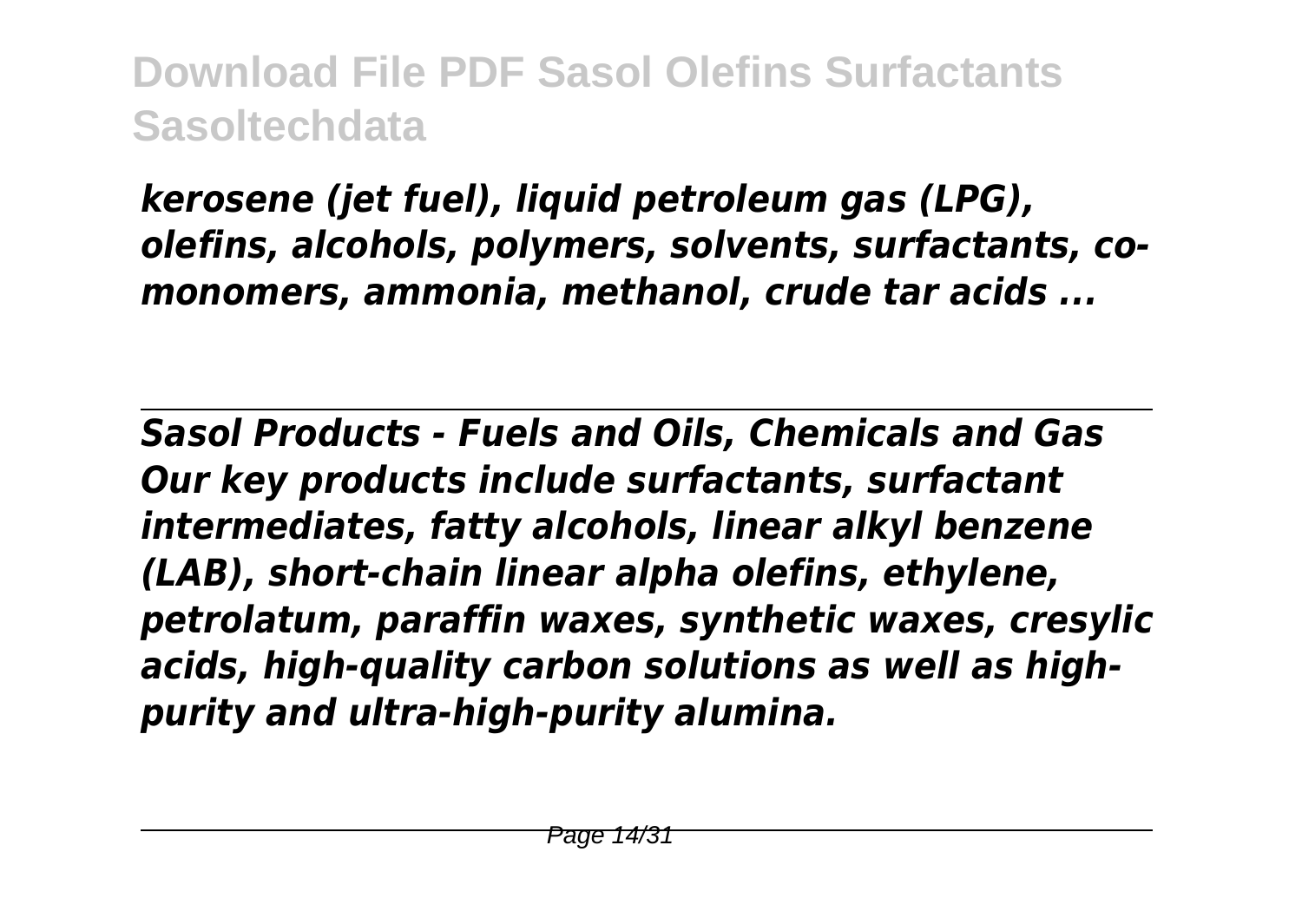*ISOFOL C –C 12 32 - sasoltechdata.com Through proprietary technologies and processes the main products we produce are fuel components, chemical components and co-products. From these main products and further value-adding processes we deliver diesel, petrol (gasoline), naphtha, kerosene (jet fuel), liquid petroleum gas (LPG), olefins, alcohols, polymers, solvents, surfactants, comonomers, ammonia, methanol, crude tar acids ...*

*Sasol Products - Fuels and Oils, Chemicals and Gas ISOFOL 20 Alcohol is a primary, saturated alcohol with defined branching of the carbon chain. It can be* Page 15/31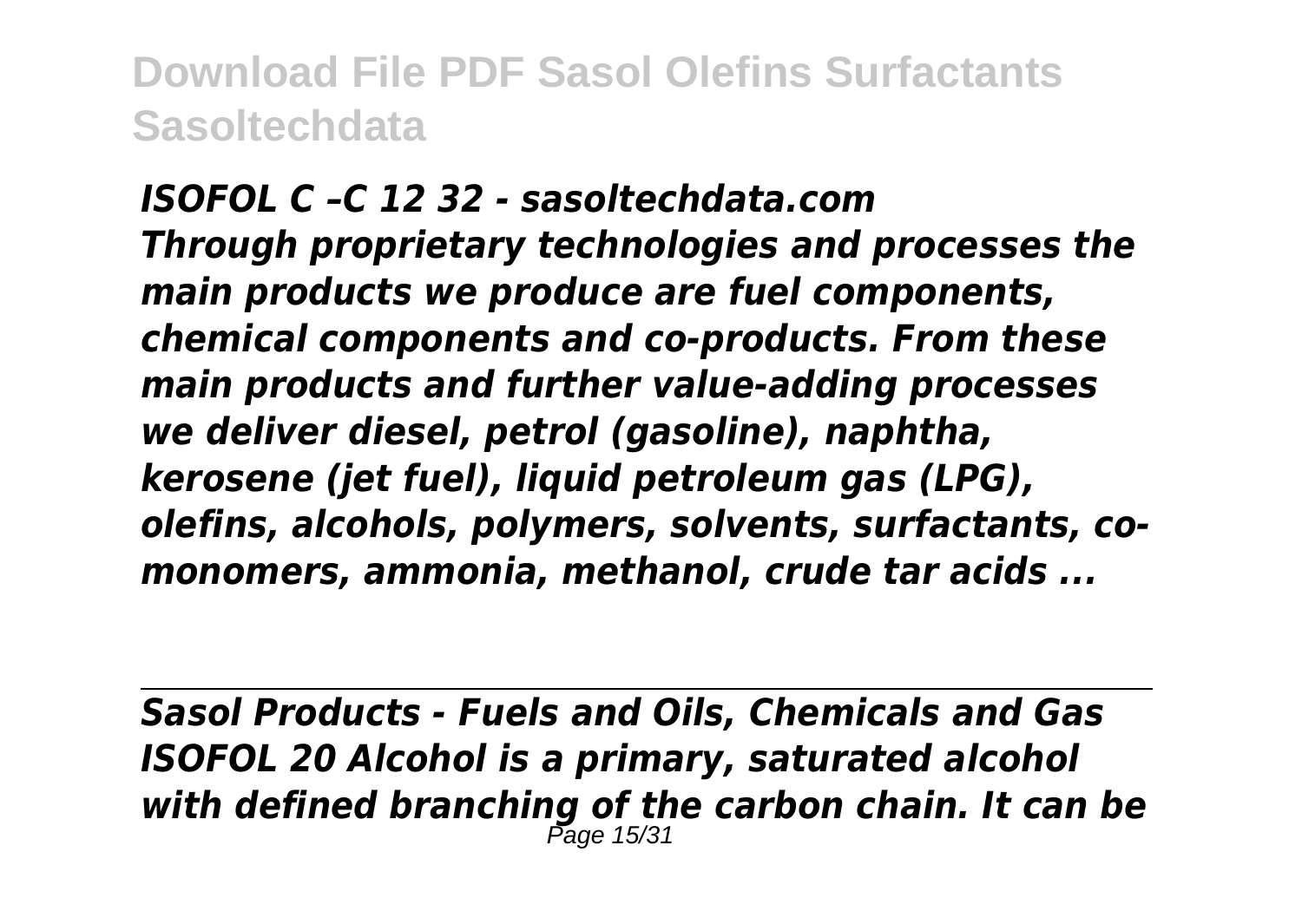#### *chemically described as 2-octyl-1-dodecanol and is also referred to as C20 Guerbet alcohol.*

*Sasol Olefins \u0026 Surfactants Inorganics Alumina products (2011 video)*

*Alumina transshipment with a clamshell grab*

*Sasol additional Mark IV Fixed Bed Gasifier Project - VideoProcess Technology Running a Continuous Distillation Column China's coal-, methanol-to-olefins profitability under pressure as crude prices remain low | Platts Lake Charles - Quality of Life Gas to liquids Process The Solubility of Alpha vs. Gamma* Page 16/31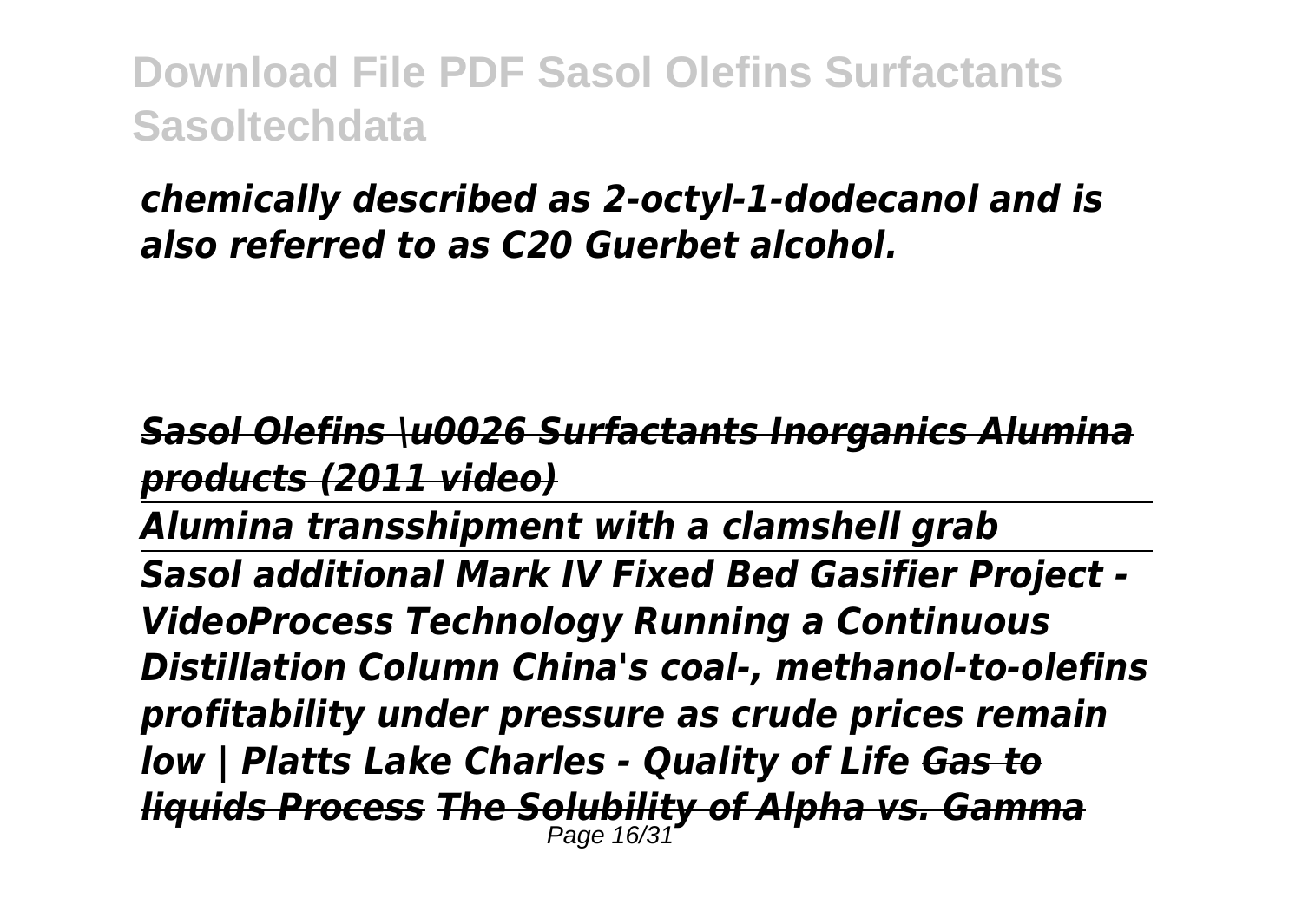#### *Alumina : Chem Class Sasol - Operational and Infrastructure Services Sasol Technology introduces the 17th Reformer Plant - Video*

*Sasol Olefins Surfactants Sasoltechdata Sasol Olefins & Surfactants. 2 3 1. General Remarks 3 2. Product Description 4–5 2.1 Oxo Alcohol Base 4 2.2 Preparation of the Ethoxylates 4 2.3 Purity 5 2.4 Nomenclature 5 3. Product Range 6 4. Technical Data 7–13 4.1 Viscosities 7 4.2 Solubilities, Gel Formation with Water 8 4.3 Cloud Points 9 4.4 Surface Activity 10 4.5 HLB Values 11 4.6 Solidification Points 11 4.7 Technical Data of ...*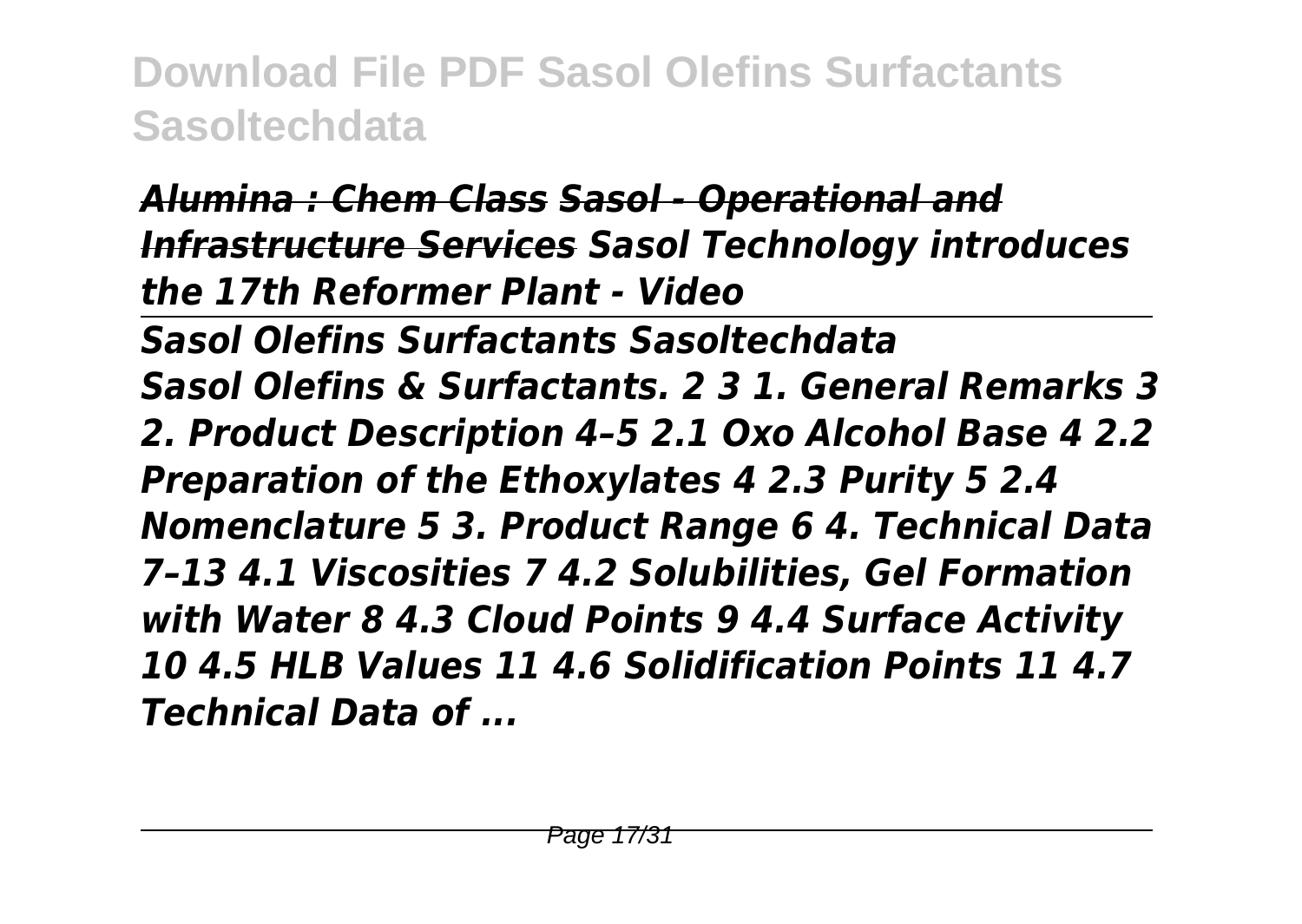*Sasol Olefins & Surfactants - SasolTechData.com Sasol Olefins & Surfactants GmbH is a worldwide market leader of linear, even-numbered, saturated alcohols and their derivatives which are manufactured at the Sasol Brunsbüttel Plant. Our alcohols are manufactured from petrochemical and natural raw materials in different, fully independent production processes.*

*Sasol Olefins & Surfactants - sasoltechdata.com Sasol Olefins Surfactants Sasoltechdata Sasol Olefins & Surfactants 2 3 1 General Remarks 3 2 Product Description 4–5 21 Oxo Alcohol Base 4 22 Preparation* Page 18/31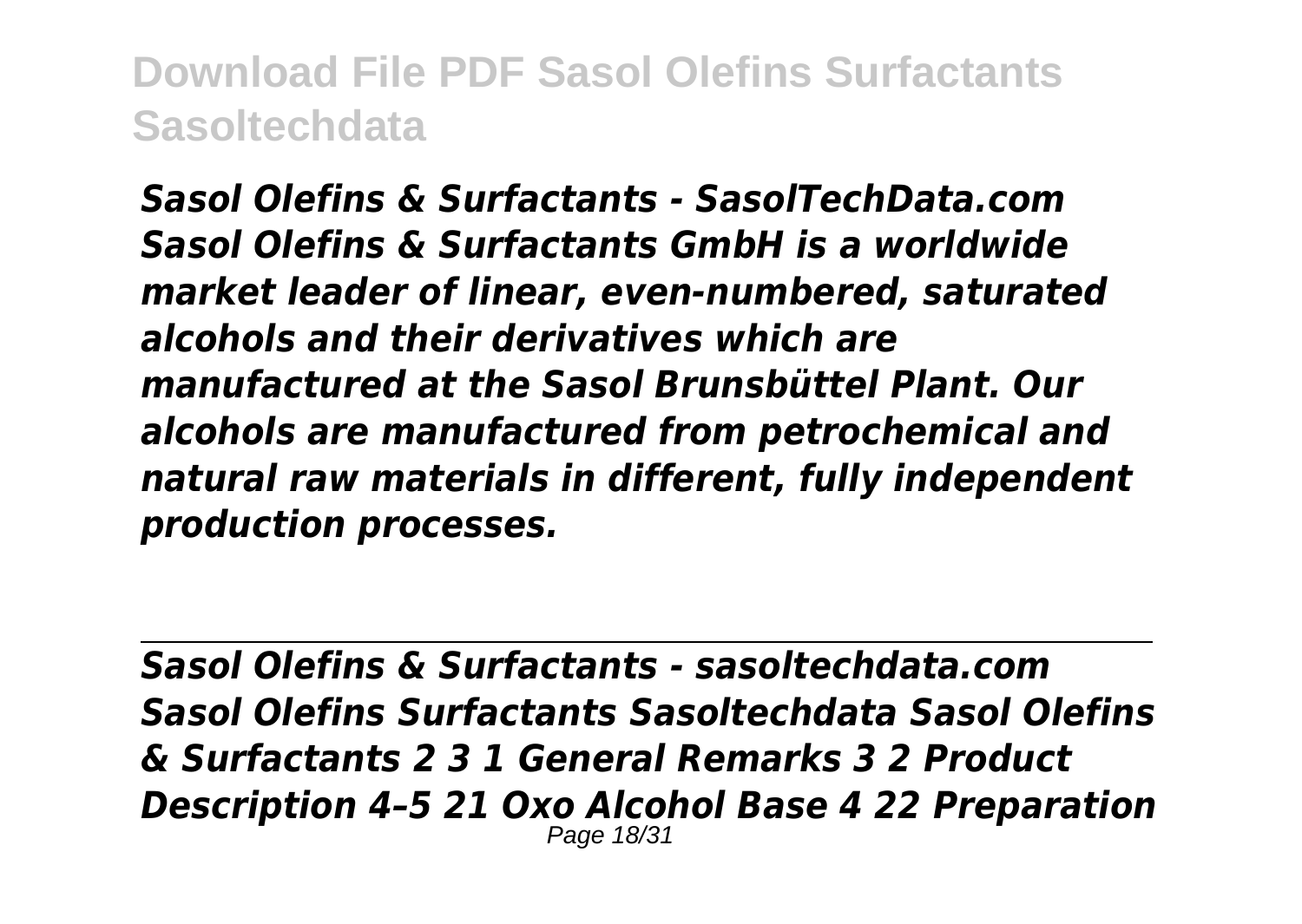*of the Ethoxylates 4 23 Purity 5 24 Nomenclature 5 3 Product Range 6 4 Technical Data 7–13 41 Viscosities 7 42 Solubilities, Gel Formation with Water 8 43 Cloud Points Sasol Olefins Surfactants Sasoltechdata - modapktown.com Get Free ...*

*Read Online Sasol Olefins Surfactants Sasoltechdata sasol-olefins-surfactants-sasoltechdata 1/6 Downloaded from elearning.ala.edu on October 27, 2020 by guest [eBooks] Sasol Olefins Surfactants Sasoltechdata Thank you completely much for downloading sasol olefins surfactants sasoltechdata.Maybe you have knowledge that,* Page 19/31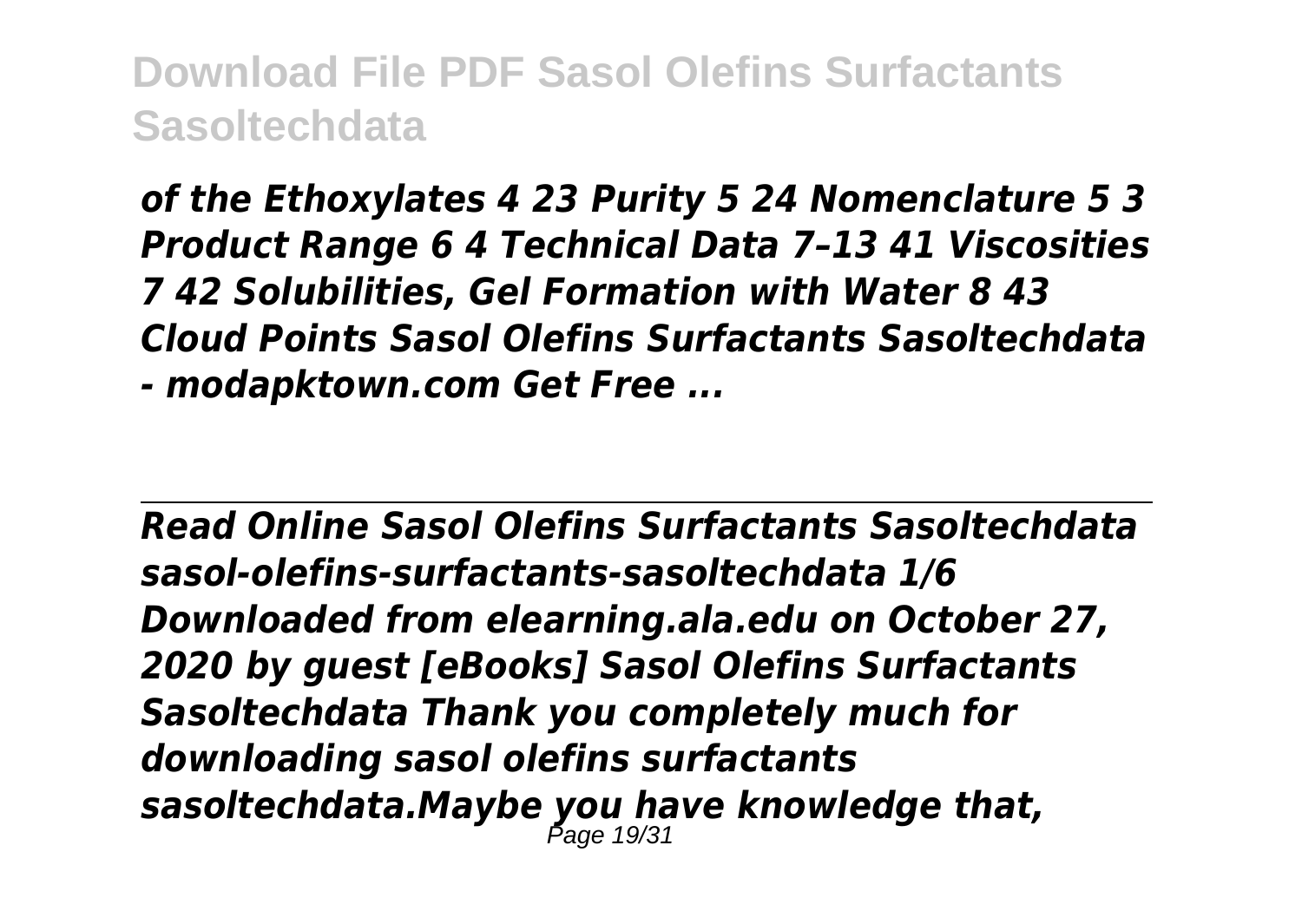*people have see numerous times for their favorite books in the same way as this sasol olefins surfactants sasoltechdata, but ...*

*Sasol Olefins Surfactants Sasoltechdata | elearning.ala Sasol Olefins Surfactants Sasoltechdata Sasol Olefins & Surfactants GmbH is a worldwide market leader of linear, even-numbered, saturated alcohols and Page 2/7. Read Free Sasol Olefins Surfactants Sasoltechdata their derivatives which are manufactured at the Sasol Brunsbüttel Plant. Our Sasol Olefins Surfactants Sasoltechdata Get Free* Page 20/31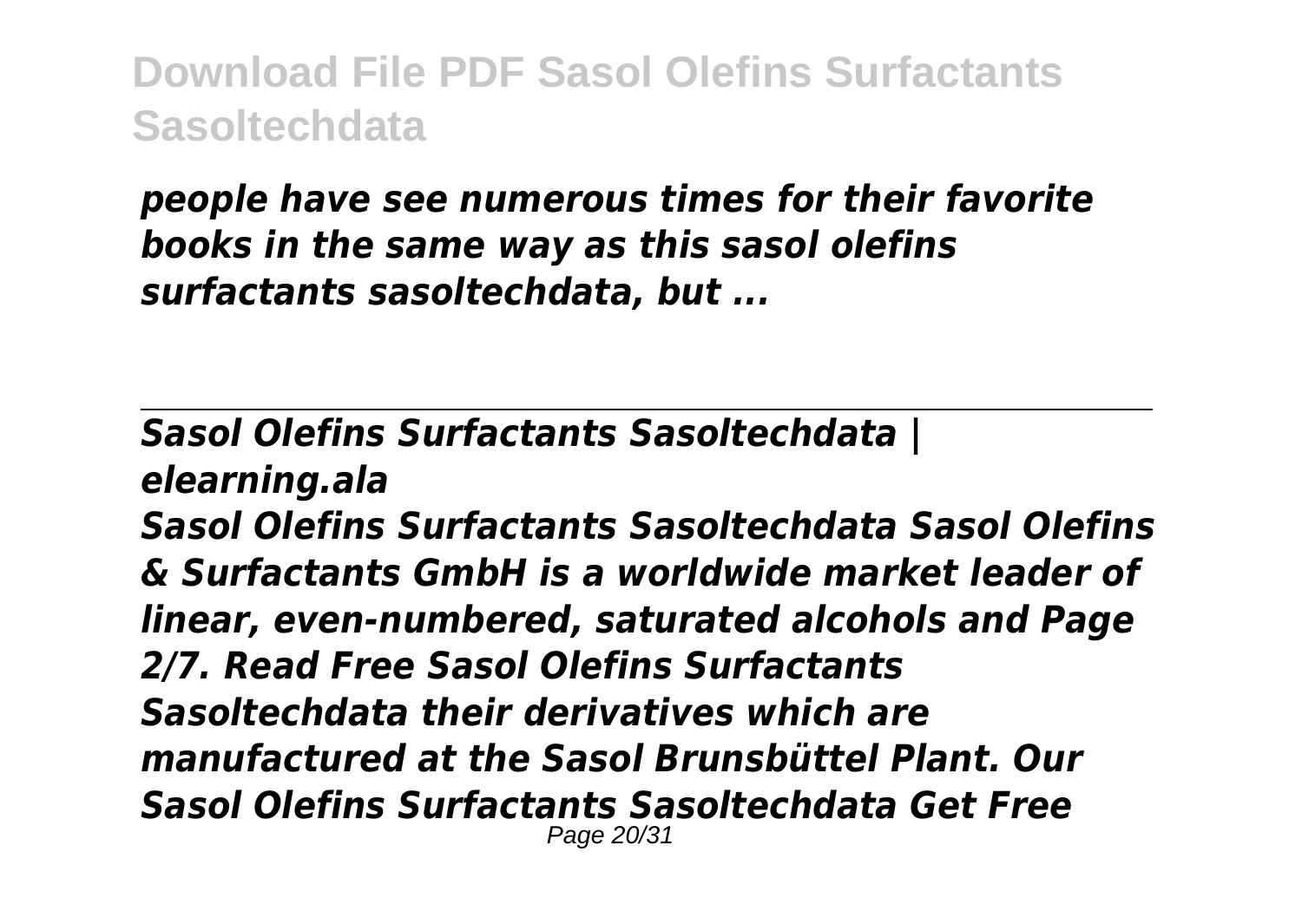#### *Sasol Olefins Surfactants Sasoltechdata lists over one ...*

*Sasol Olefins Surfactants Sasoltechdata Sasol Olefins Surfactants Sasoltechdata Sasol Olefins & Surfactants GmbH is a worldwide market leader of linear, even-numbered, saturated alcohols and Page 2/7. Read Free Sasol Olefins Surfactants Sasoltechdata their derivatives which are manufactured at the Sasol Brunsbüttel Plant. Our alcohols are manufactured from petrochemical and natural raw materials in different, fully independent*

*...*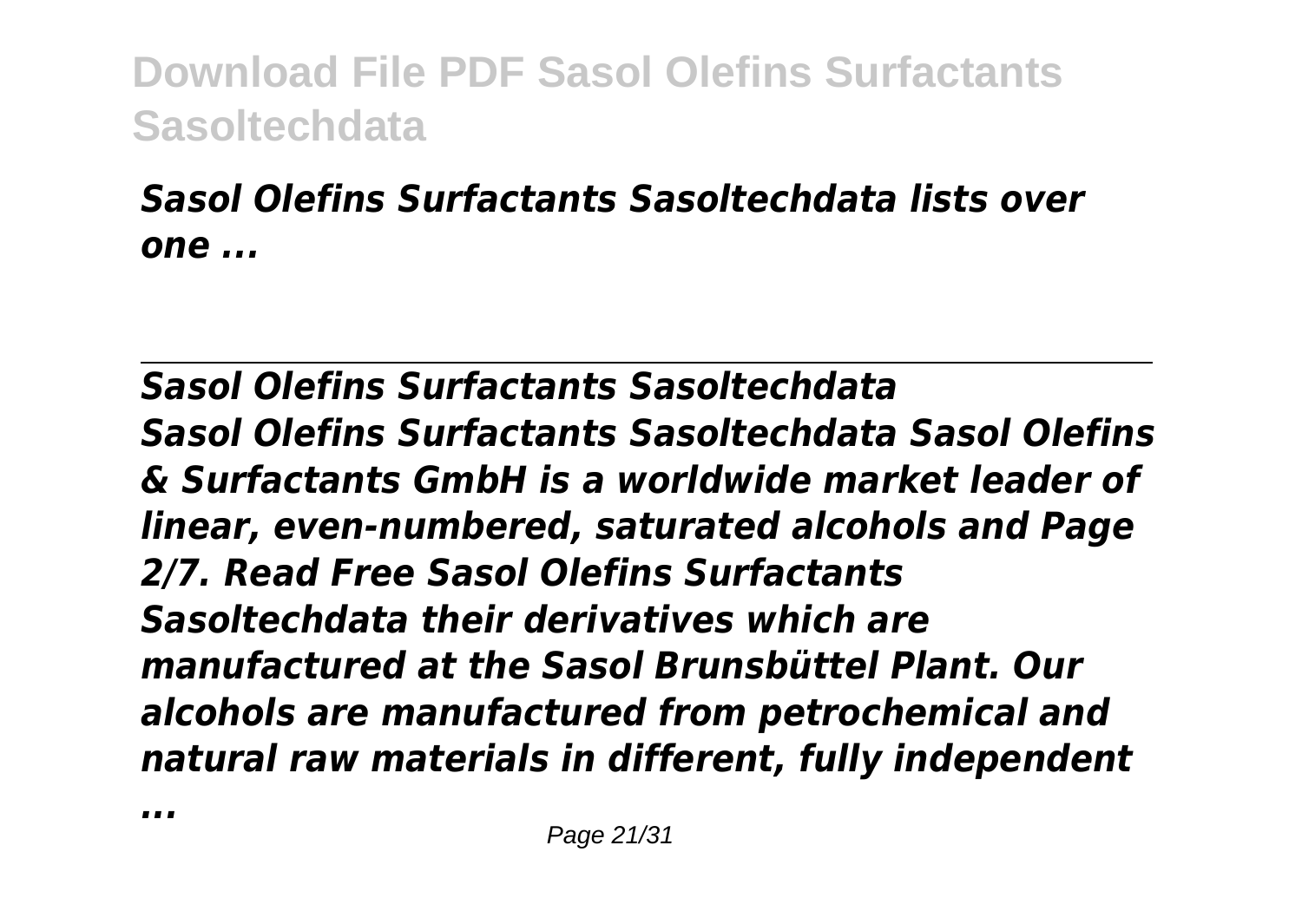*Sasol Olefins Surfactants Sasoltechdata Product Page @ www.SasolTechData.com - Sasol North America Inc. Produces Alcohol Ethoxylates, Fatty Alcohols, High Purity Aluminas, LAB, Normal Paraffins, and Solvents Products By Family Group Product Search Product Information, including MSDS & ERI Technical product information is now available online for Sasol North America's products.*

*Product Page @ www.SasolTechData.com - Sasol North America ...*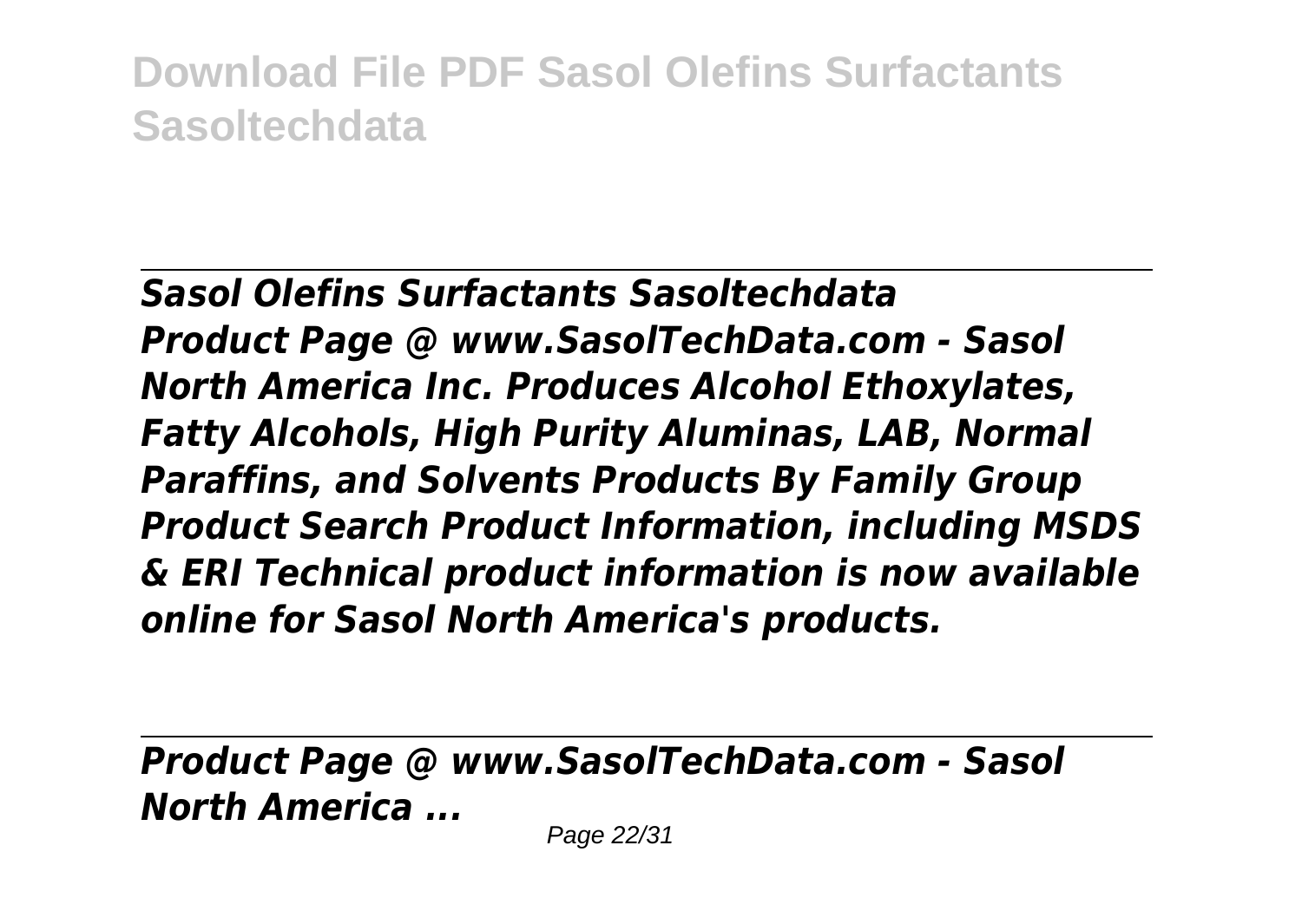*Sasol, an international integrated Chemicals and Energy Company is a leading supplier of Surfactants Nonionic with a wide range of Alcohol Ethoxylates,Nonylphenol Ethoxylates, and Other Nonionics and Blends products. Sasol's Surfactants Nonionic are supplied into multiple industries and application areas.*

*Surfactants Nonionic - Sasol Sasol's MARLIPAL® O13 Alcohol is based on a C12-olefin, which is prepared by the trimerization of n-butene. In contrast to an isotridecyl alcohol produced with other starting materials, MARLIPAL®* Page 23/31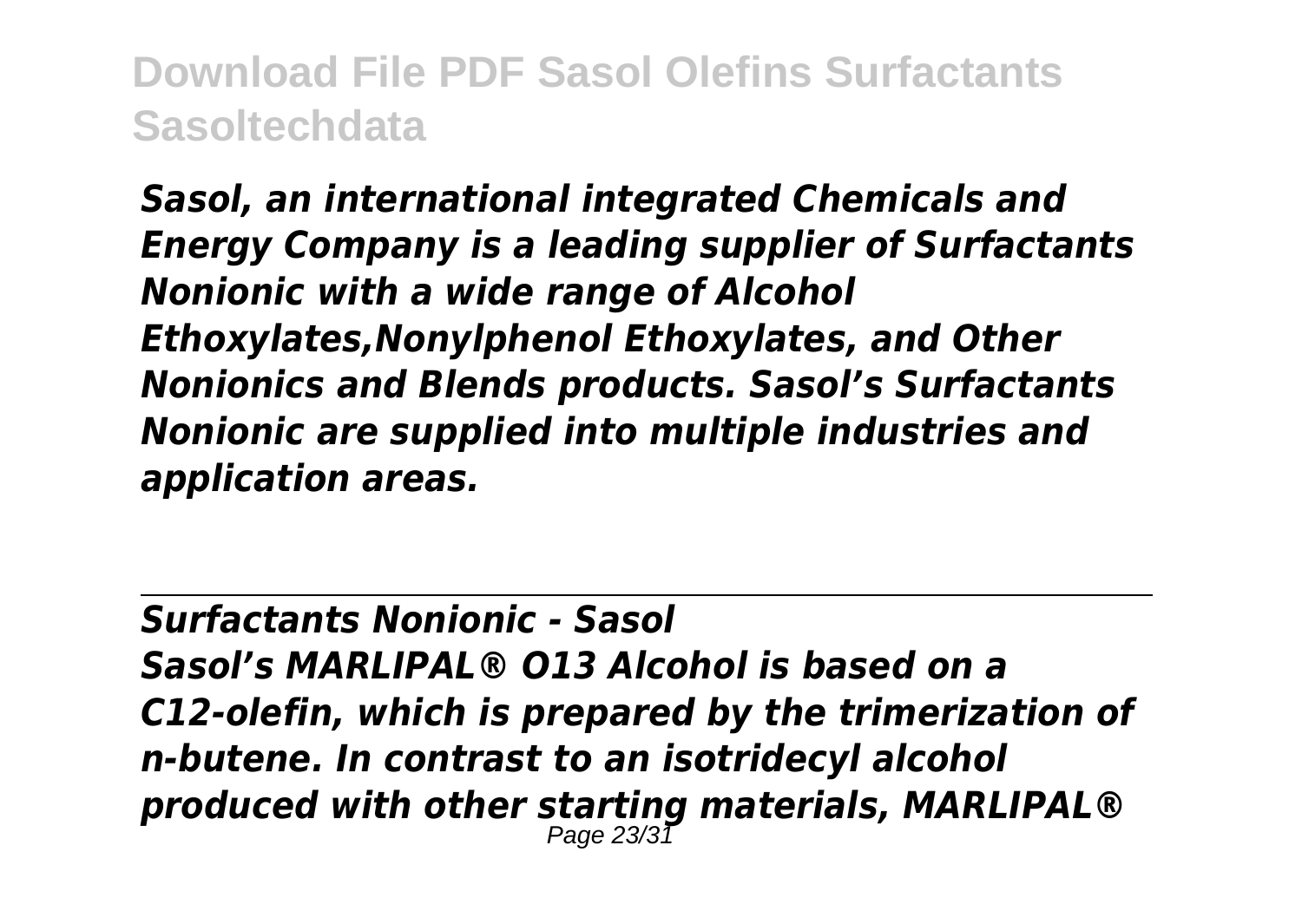#### *O13 Alcohol is 100% C13 alcohol and has a unique, significantly milder odor. Oxo-Alcohols – LIAL®, ISALCHEM®, ALCHEM® Alcohol*

*Sasol's Alcohol Portfolio - sasoltechdata.com Sasol Limited is an integrated energy and chemical company based in Sandton, South Africa. The company was formed in 1950 in Sasolburg, South Africa.*

*Sasol | Global integrated chemicals and energy company* Page 24/31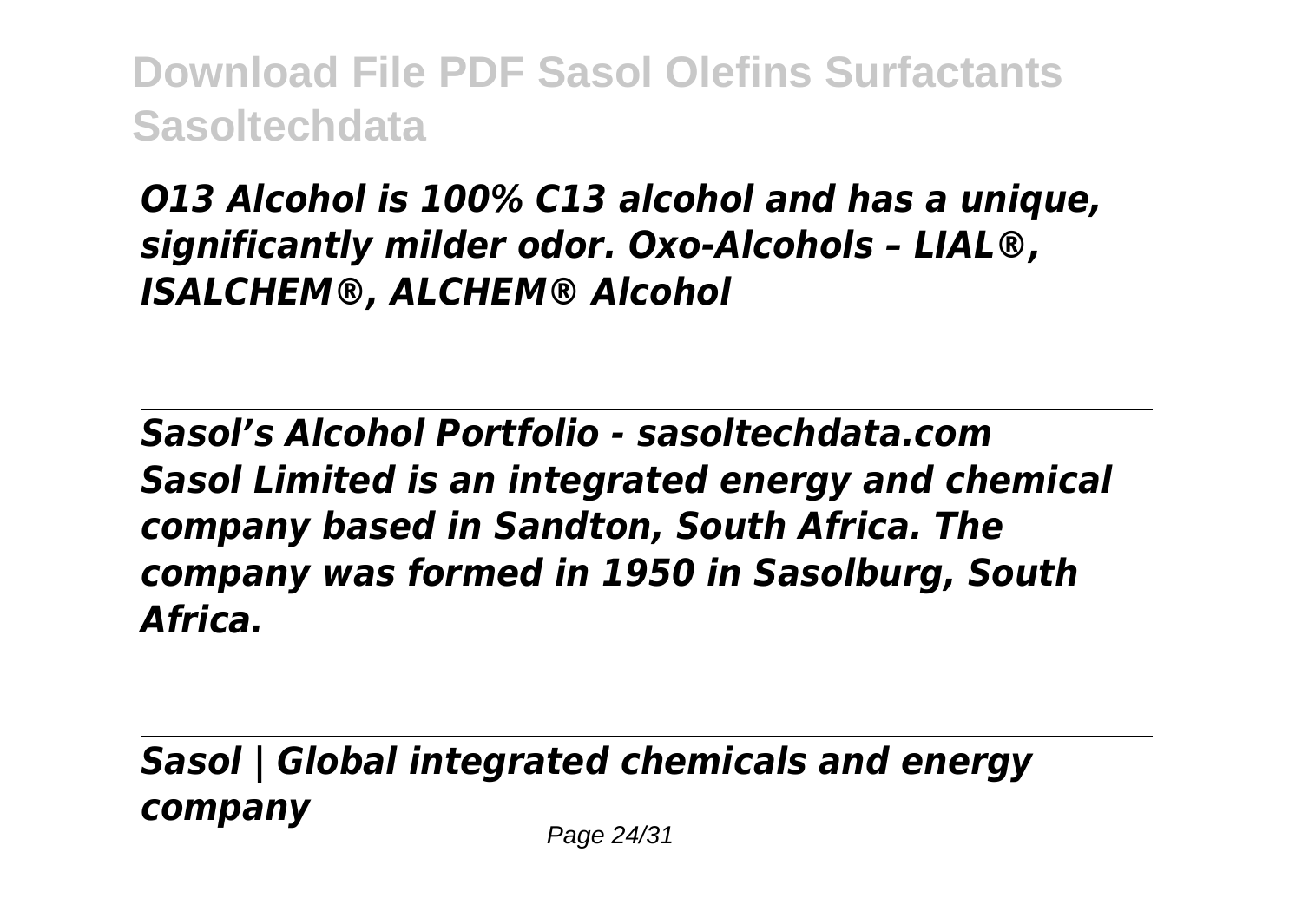*Sasol Place 50 Katherine Street Sandton South Africa 2196. Postal Address: PO Box 5486 Johannesburg South Africa. Investor Relations. Head Office. Telephone: +27(0) 10 344 5000 Fax: +27(0) 11 788 5092. South African Retail Queries. Telephone: +27(0) 860 335 444 E-mail: sasolqueries&enquiries@sasol.com. Investor relations . Telephone: +27(0) 10 344 9280 E-mail: investor.relations@sasol.com ...*

*Products | Sasol Acces PDF Sasol Olefins Surfactants Sasoltechdata Sasol Olefins Surfactants Sasoltechdata When* Page 25/31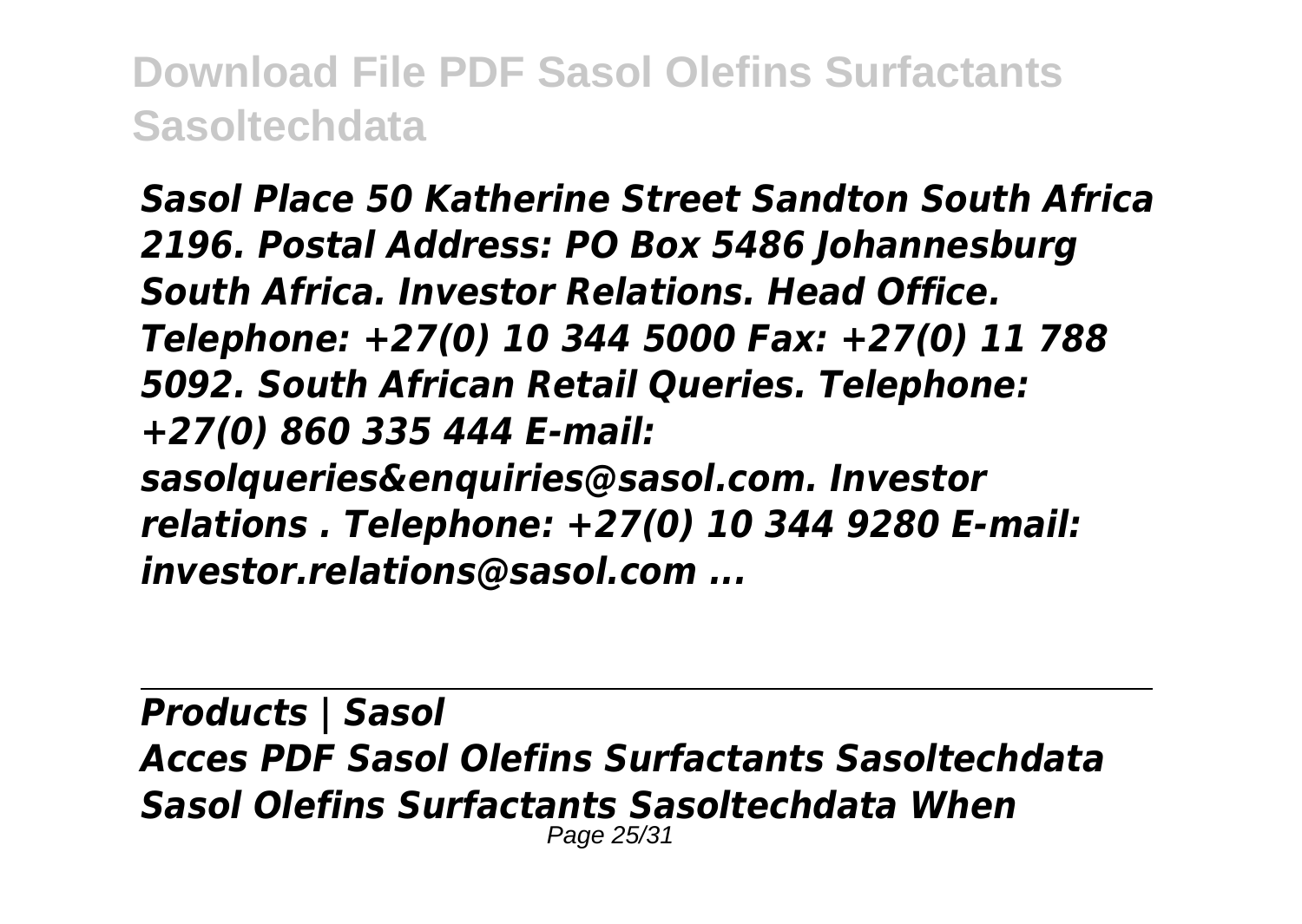*somebody should go to the ebook stores, search foundation by shop, shelf by shelf, it is in reality problematic. This is why we allow the book compilations in this website. It will unquestionably ease you to look guide sasol olefins surfactants sasoltechdata as you such as. By searching the title*

*...*

*Sasol Olefins Surfactants Sasoltechdata Sasol Olefins & Surfactants is a prominent global supplier of alcohols with a total capacity in excess of 600,000 metric tonnes per annum, and manufacturing plants in Europe, the United States,* Page 26/31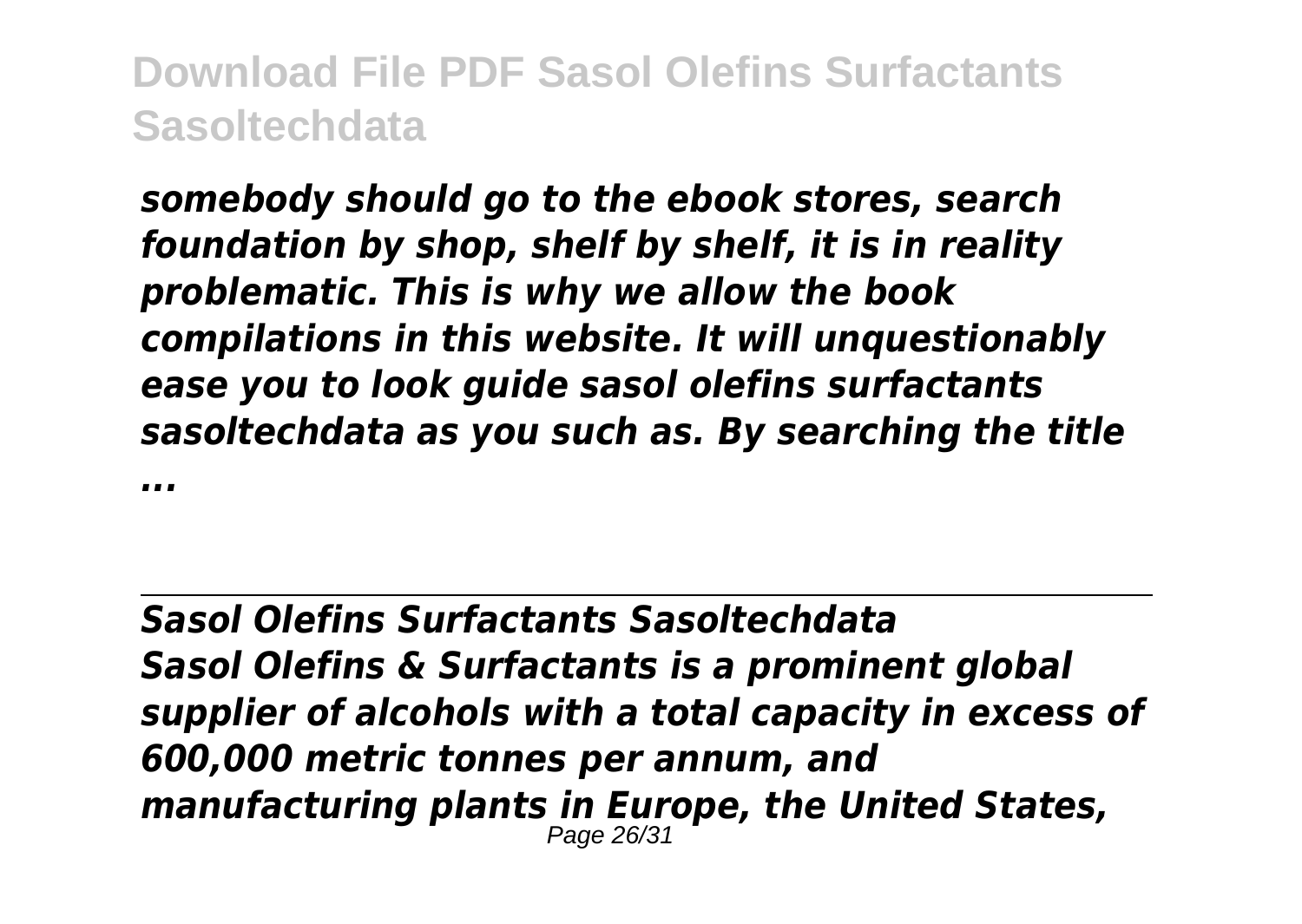*South Africa and China.*

*Sasol Olefins & Surfactants optimizes alcohol production ...*

*Surfactants, surfactant intermediates, fatty alcohols, linear alkyl benzene (LAB), short-chain linear alpha olefins, mineral oil-based and synthetic paraffin waxes, high-purity and ultra-high-purity alumina as well as high-quality carbon solutions form the basis of our key product range.*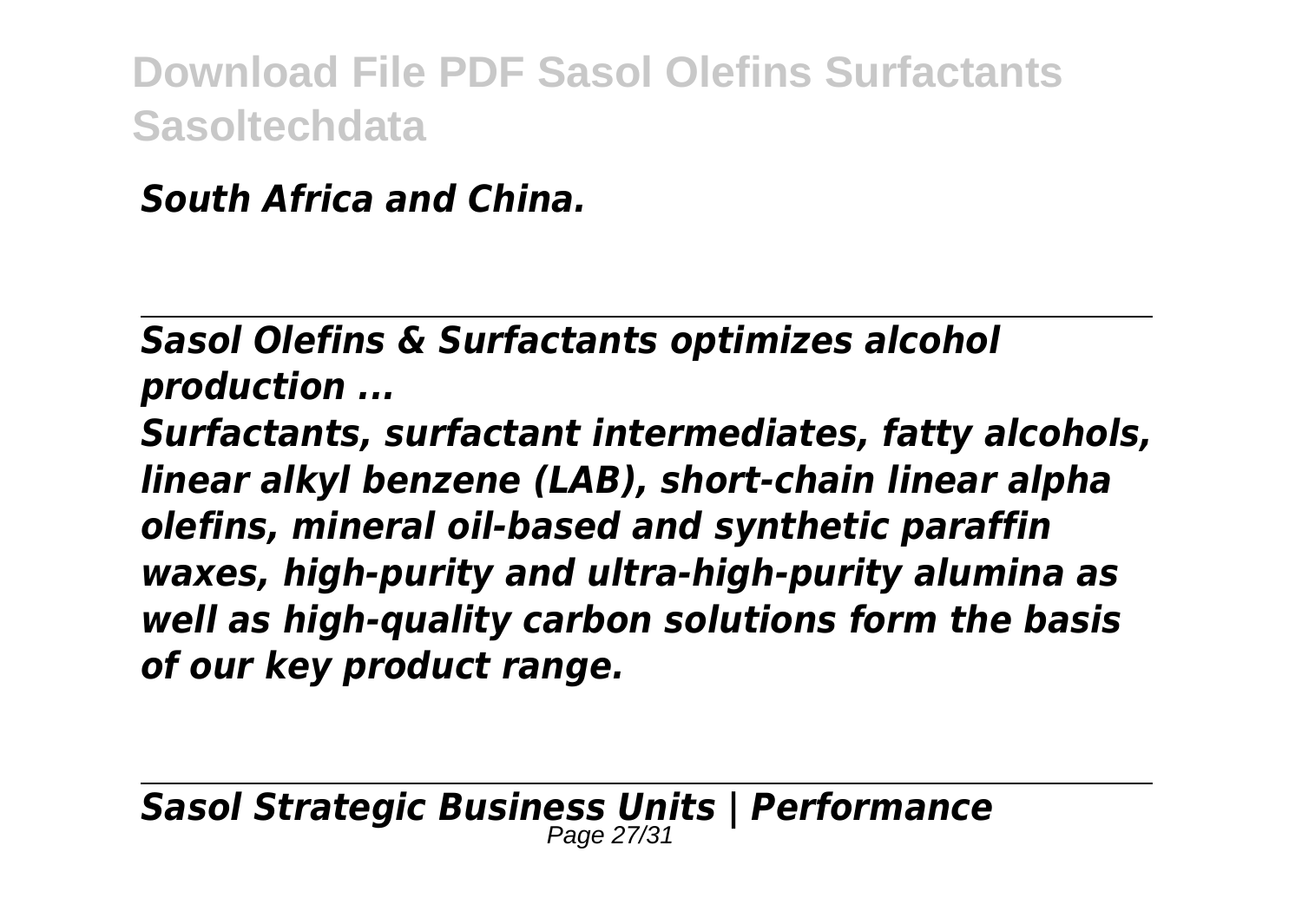#### *Chemicals*

*Sasol commences Olefins & Surfactants (O&S) restructuring by consolidating its linear alkyl benzene (LAB) production plants and closing of its head office in Bad Homburg, Germany.*

*Sasol commences Olefins & Surfactants (O&S) restructuring ...*

*Through proprietary technologies and processes the main products Sasol produce are fuel components, chemical components and co-products. From these main products and further value-adding processes we deliver diesel, petrol (gasoline), naphtha,* Page 28/31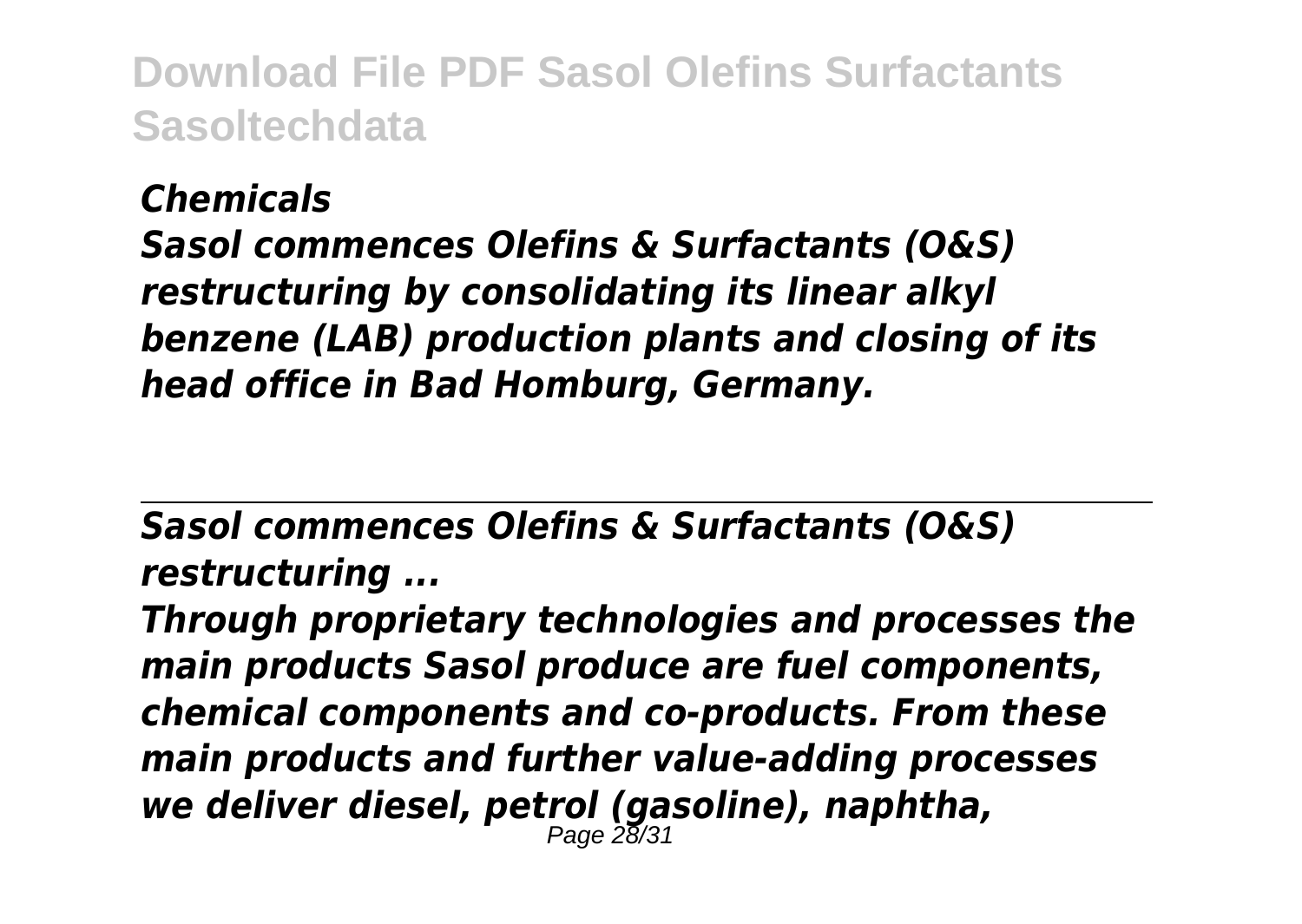*kerosene (jet fuel), liquid petroleum gas (LPG), olefins, alcohols, polymers, solvents, surfactants, comonomers, ammonia, methanol, crude tar acids ...*

*Sasol Products - Fuels and Oils, Chemicals and Gas Our key products include surfactants, surfactant intermediates, fatty alcohols, linear alkyl benzene (LAB), short-chain linear alpha olefins, ethylene, petrolatum, paraffin waxes, synthetic waxes, cresylic acids, high-quality carbon solutions as well as highpurity and ultra-high-purity alumina.*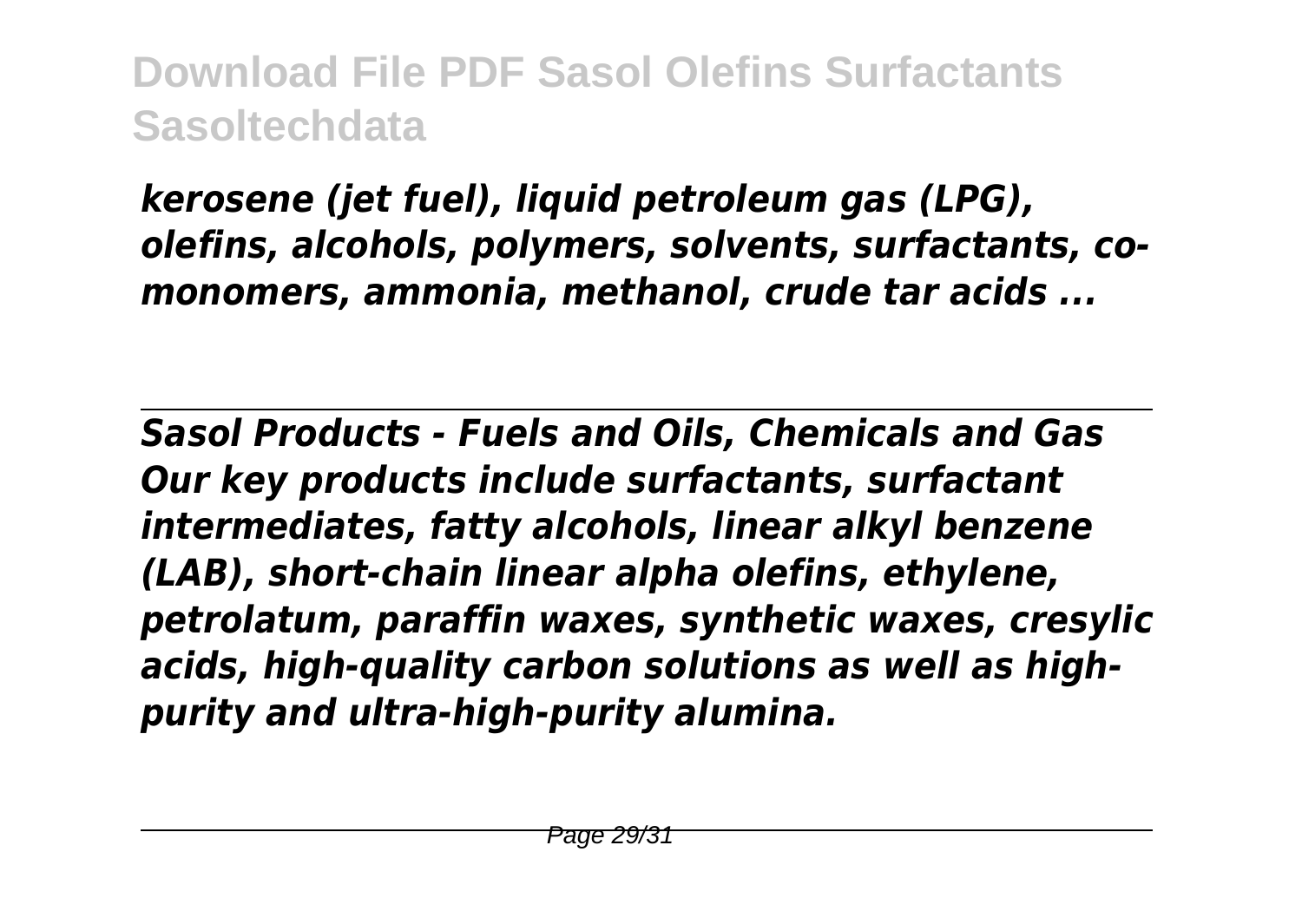*ISOFOL C –C 12 32 - sasoltechdata.com Through proprietary technologies and processes the main products we produce are fuel components, chemical components and co-products. From these main products and further value-adding processes we deliver diesel, petrol (gasoline), naphtha, kerosene (jet fuel), liquid petroleum gas (LPG), olefins, alcohols, polymers, solvents, surfactants, comonomers, ammonia, methanol, crude tar acids ...*

*Sasol Products - Fuels and Oils, Chemicals and Gas ISOFOL 20 Alcohol is a primary, saturated alcohol with defined branching of the carbon chain. It can be* Page 30/31